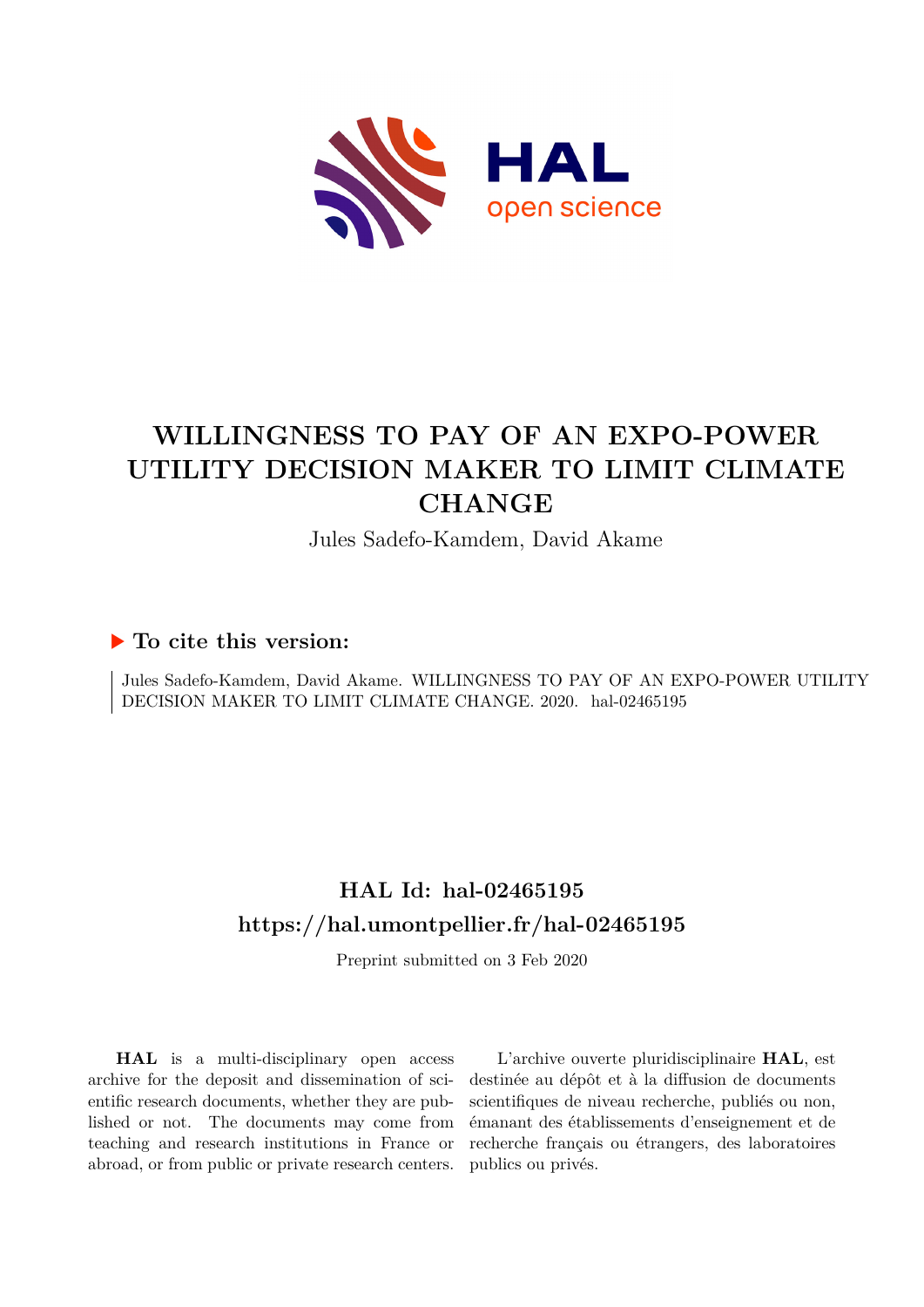# WILLINGNESS TO PAY OF AN EXPO-POWER UTILITY DECISION MAKER TO LIMIT CLIMATE CHANGE

Jules SADEFO KAMDEM<sup>∗</sup> MRE EA 7491 (Université de Montpellier) DFR SJE (Université de la Guyane)

David AKAME MRE EA 7491 (Université Montpellier)

January 24, 2020

#### **Abstract**

This paper extends the work of Pindyck [1] by taking into consideration a large class family of different utility functions of economic agents. As in Pindyck [1], instead of considering a social utility function that is characterized by constant relative risk aversion (C.R.R.A), we use the expo-power utility function of Saha [2]. In fact, depending on the choice of the  $\exp$ -power utility function parameters, we cover a diverse range<sup>1</sup> of utility functions and besides covering the other utility functions that a C.R.R.A omits, Expo-power function permits us to discern if under the other behaviors of economic agents, the willingness to pay remains more affected by uncertain outcomes than certain outcomes, when we vary the expectation and standard deviation of the temperature distribution probability. Our paper has maintained the small-tailed gamma distributions of temperature and economic impact of Pindyck [1], not only because they hinder infinite future welfare losses (for an exponential utility function), but because it is easy to change some moments of the distribution (jointly or holding the others fixed) while studying how uncertainty influences the willingness to pay as explained in Pindyck [1].

**Keywords:** Willingness to Pay, Climate Change, Expo-Power Utility; I.A.R.A, D.A.R.A, I.R.R.A

**JEL Codes:** C12; C58; D52; G13; Q11; Q14

.

<sup>∗</sup>Corresponding author: J. SADEFO KAMDEM, Université de Montpellier (Faculté d'économie) - Site de Richter, Avenue Raymond Dugrand, 34095 Montpellier cedex 2, email: jules.sadefo-kamdem@umontpellier.fr, jsadefo@gmail.com

<sup>1</sup>C.A.R.A, D.A.R.A, I.A.R.A, D.R.R.A and I.R.R.A except C.R.R.A .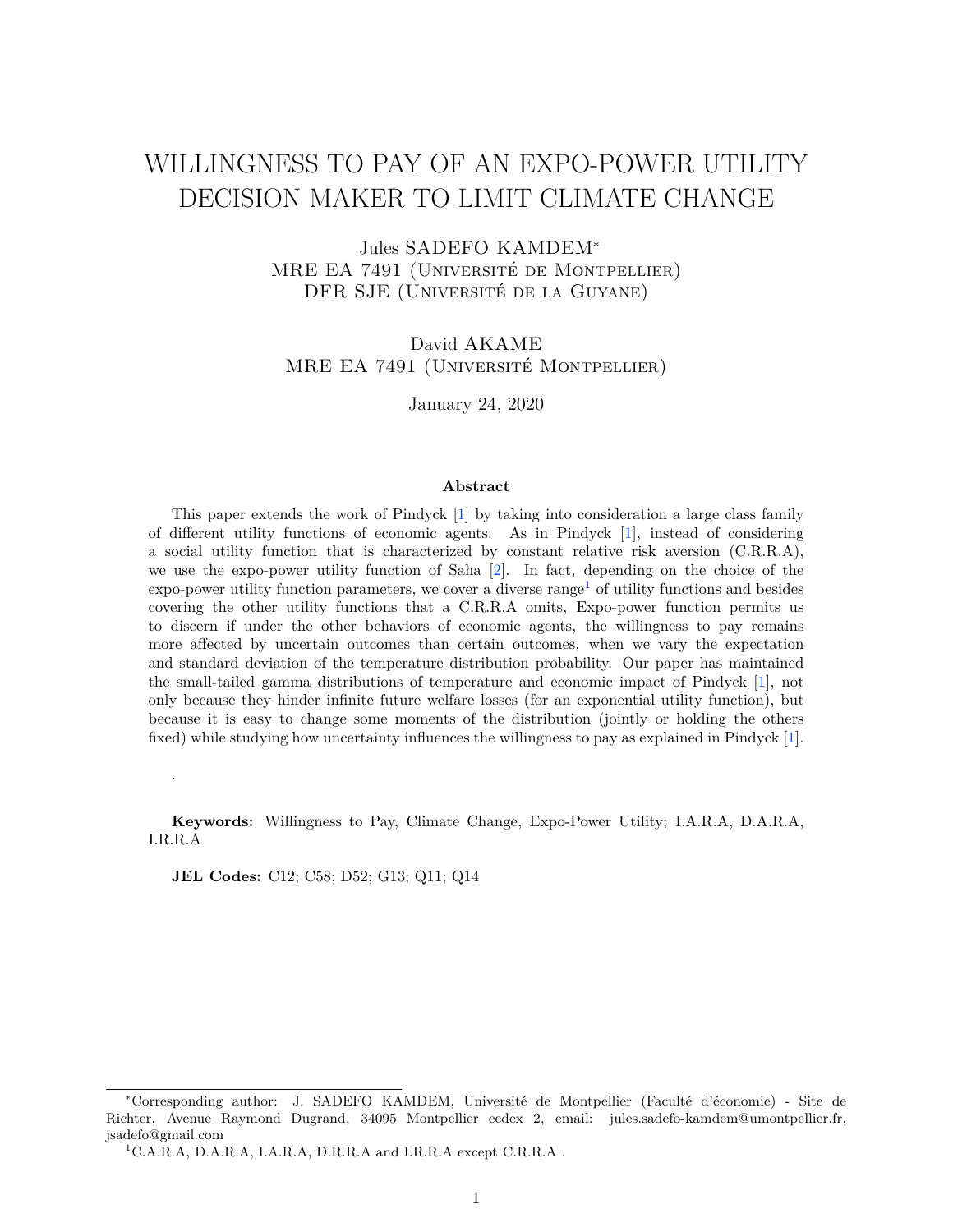## **1 Introduction**

Climate change is often described as the biggest environmental problem of the 21st century (Stern et al., 2006), although evidence is considered insufficient for some. According to the Intergovernmental Panel on Climate Change (IPCC), greenhouse gas (GHG) emissions from human activities, including the burning of fossil fuels such as coal, are "most likely" Temperature, changes in precipitation, and increasing variability in weather conditions. Without a coordinated policy around the world, advanced climate models predict that the average temperature in the United States for instance will increase by about 3 to 8 degree Faraday (1*.*7 to 4*.*4 degrees Celcius) by the end of the century, compared with today (IPCC 2007). In addition, the distribution of daily temperatures could be expected to increase in order to pose serious problems of individual or societal well-being, resulting in conflicts often due to starvation or, more generally, to the sharing of scarce resources diminished by climate change. Several direct and indirect economic consequences of climate change (climate damage) are: changes in crop yield, loss of land and capital due to rising sea levels, changes in fish catches, material damage caused by hurricanes, changes in labor productivity and health expenditures due to illness and heat stress; changes in tourism flows and energy demand for heating and cooling. Other important impacts of climate change are studied outside the modeling framework. One of the obvious consequences of climate change is the occurrence of more severe natural disasters, which are causing loss of human life not to mention their increasingly significant financial costs. To limit the negative consequences of climate change, scientists estimate that global warming can not exceed two degrees Celcius above the pre-industrial temperature. However, we are moving towards the critical threshold of 1*.*5 degrees Celcius . To limit global warming, we must reduce emissions of greenhouse gases by 80% to 95% by 2050 compared to the amount emitted in 1990. Many studies already show that this objective is achievable, but there is a need for urgent action at all levels. One must change the way a whole society works is anything but obvious. This usually requires a long-term effort on the part of the many sectors and actors that influence the way of life of this society. To implement meaningful changes, incentives are generally required. It is therefore essential that the political authorities take steps in this direction. Thus, several countries or insurance companies are asking the question: what is the willingness to pay today of an individual or society to avoid or be resilient faced with a temperature increase of 2 degrees Celcius compared to that of today ?

To this effect, as indicated in Pindyck [1] (which is our main reference for this paper), economic analyze of climate change policies often focus on "probable" scenarios - those within a confidence interval d About 66 − 90% - for emissions, temperature, economic impacts and abatement costs. It would be difficult to justify the immediate adoption of a rigorous reduction policy in the light of these scenarios and the consensual estimates of discount rates and other relevant parameters. Indeed,Pindyck [1] wonders: 1) whether a rigorous policy can be justified by a cost-benefit analysis that distributes all possible results; And 2) whether the demand for reduction depends more on expected results or uncertainty about outcomes ?

Since, recent climate science and economic impact studies allow one to at least roughly estimate the distributions for temperature change and its economic impact. Pindyck (2012) show how these distributions can be incorporated in and affect conclusions from analyses of climate change policy. In its framework for policy analysis, Pindyck [1] estimates a simple measure of "willingness to pay" (WTP) that is the fraction of consumption  $w^*(\tau)$  that an society would be willing to sacrifice, now and throughout the future, to ensure that any increase in temperature at a specific horizon *H* is limited to *τ* . Note that Pindyck [1] has focused only on the "demand side" of climate policy.

After a drawing on the current state of knowledge of global warming and its impact and the use of information on temperature change distributions based on scientific studies compiled by the IPCC, as well as information On the economic impacts of the recent "integrated assessment models" (IAMs), Pindyck [1] focuses on the gamma distribution for these variables. It models the economic impact as a relationship between temperature variation and the growth rate of GDP as opposed to its level. This distinction is justified by theoretical and empirical considerations and implies that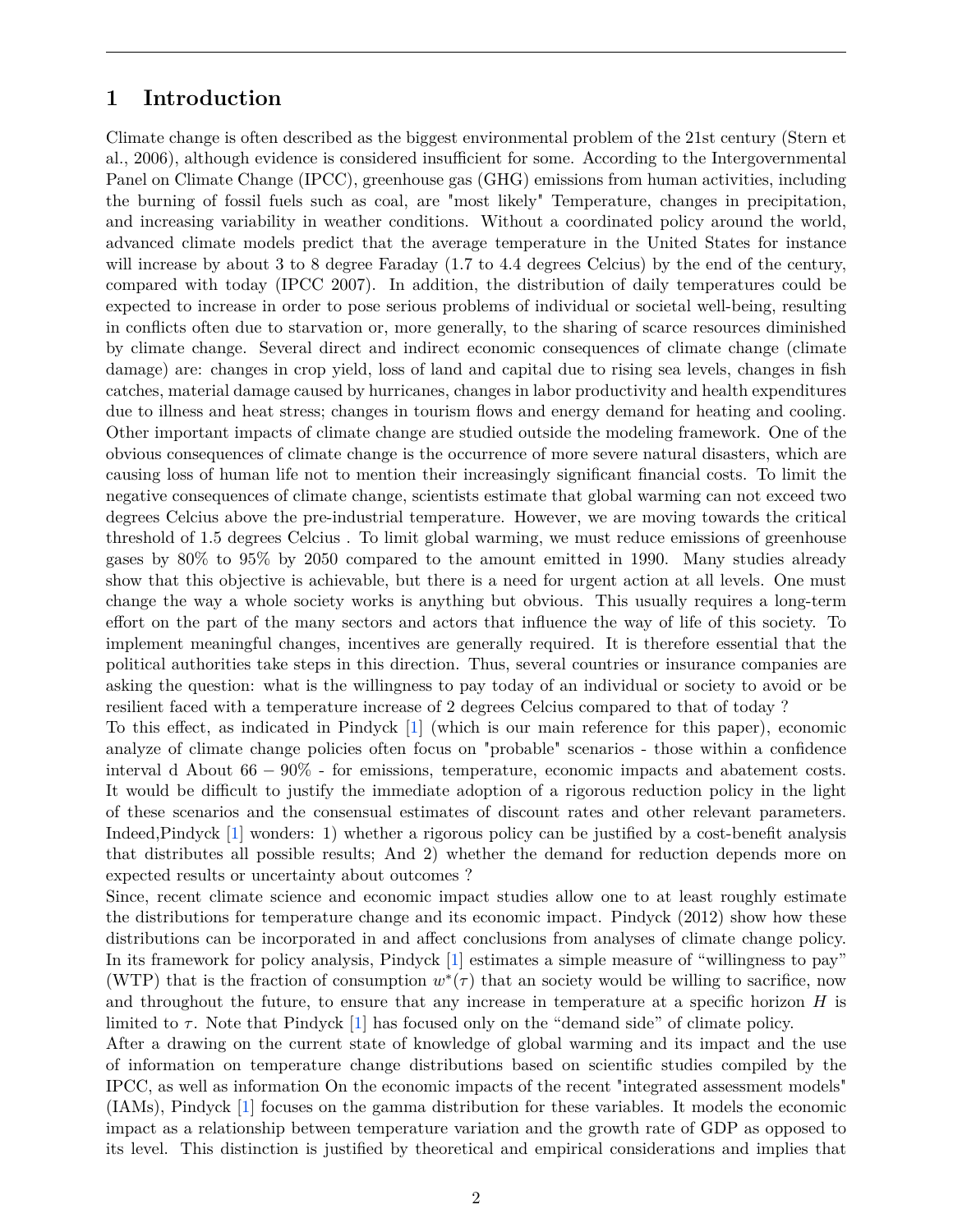global warming can have a permanent impact on future GDP. It then examines whether reasonable values for the remaining parameters (eg, initial growth rate and risk aversion index) can give values of  $w^*(\tau)$  greater than 2% or 3% for Low values of  $\tau$ , which could favor a strict abatement. It also shows how  $w^*(\tau)$  depends on the mean with respect to the standard deviation of the future temperature, and it calculates the iso-WTP-combinations of mean and standard deviations for which the WTP Is constant. This gives a further insight into how uncertainty drives WTP.

In the vein of Pindyck [1] and some of his references, we address the problem of calculating the willingness to pay to avoid an increase in the temperature of the *tau* order. Note that Pindyck [1] works under certain assumptions of which the two main ones we retain are that: 1) the variation of temperature over time follows an asymmetric gamma probability distribution, and 2) the society has a utility function of the CRRA type.

Our contribution is to say that a legal person, a society or a country does not necessarily have preferences in the face of climate change characterized by a type CRRA utility function. In fact, it is well-known that using CRRA framework imposes a specific restriction. At the end of the COP 21 in Paris, we noted that after the US presidential elections, the United States wanted to question its accession to the Paris agreement. It should be noted that more years ago, during previous conferences from Lima to Paris organized against climate change, several emerging countries (India, China, ... etc) were reluctant. This shows that climate change aversion can not easily be measured by constant risk aversion. With EU preferences, resistance to intertemporal substitution is constrained to be equal to relative risk-aversion. Note that resistance to substitution controls the attitude toward variations in consumption across time, under certainty. Also, risk-aversion controls the attitude toward variations in consumption across states of the world, at a given date. Moreover, we can mention that the modification of the curvature of the utility function makes substitution resistance and risk aversion move.

As an alternative, we adopt the expo-power utility function of Saha Saha [2], which is quite flexible and whose CRRA, DRRA, HRRA, CARRA, IRRA, DARA preferences can be identified according to the choice of the parameters. We arrive under our new assumption, all things equally otherwise as in Pindyck [1], highlighting a propensity to pay  $w^*(\tau)$  which depends on the three parameters of Expo-Power utility function. .

Usually, when an economic analysis of climate change policy is conducted, it is made in 5 steps<sup>2</sup> which lead to reforms - even a stringent policy of abatement. In uncertainty, authorities sometimes face the dilemma of spending funds almost unnecessarily on programs of climatic reduction or do nothing and undergo the irreversible effects of climate change. In spite of this uncertainty (uncertainty on predictions or available forecasts), it remains nevertheless wise to adopt a perfect timing of preventive policy faced with irreversible risks. Although there are different views on the quickness in adopting a policy of reduction, (see, for example, for two period models,Kolstad [3] Fisher and Narain [4], and for multi-period models or with continuous time; Kolstad [5], Pindyck [6, 7] and Newell and Pizer [8]) for a consideration of irreversible effects, Pindyck [9] undertakes a study of the interaction between uncertainty and irreversibility in climate change policy.

Another approach of economic analysis (instead of the 5 conventional stages) is to calculate a measure

<sup>&</sup>lt;sup>2</sup> According to Pindyck  $[1]$ : (1) Projections of future emissions of  $CO_2$  and equivalents (greenhouse gases) under a usual scenario of reduction policy, and estimations of future atmospheric concentrations of *CO*2. (2)Average or regional projections of temperature change which will result from strong concentrations of *CO*2. (3) Projections of G.D.P and consumption lost due to the high temperatures. (4) Estimations of the cost of greenhouse gas dejection for diverse concentrations. (5) Considerations on the social utility and the preferential time rate, in such a way of weighing the consumption lost by reduction face to benefits of consumption which will follow a reduced warming.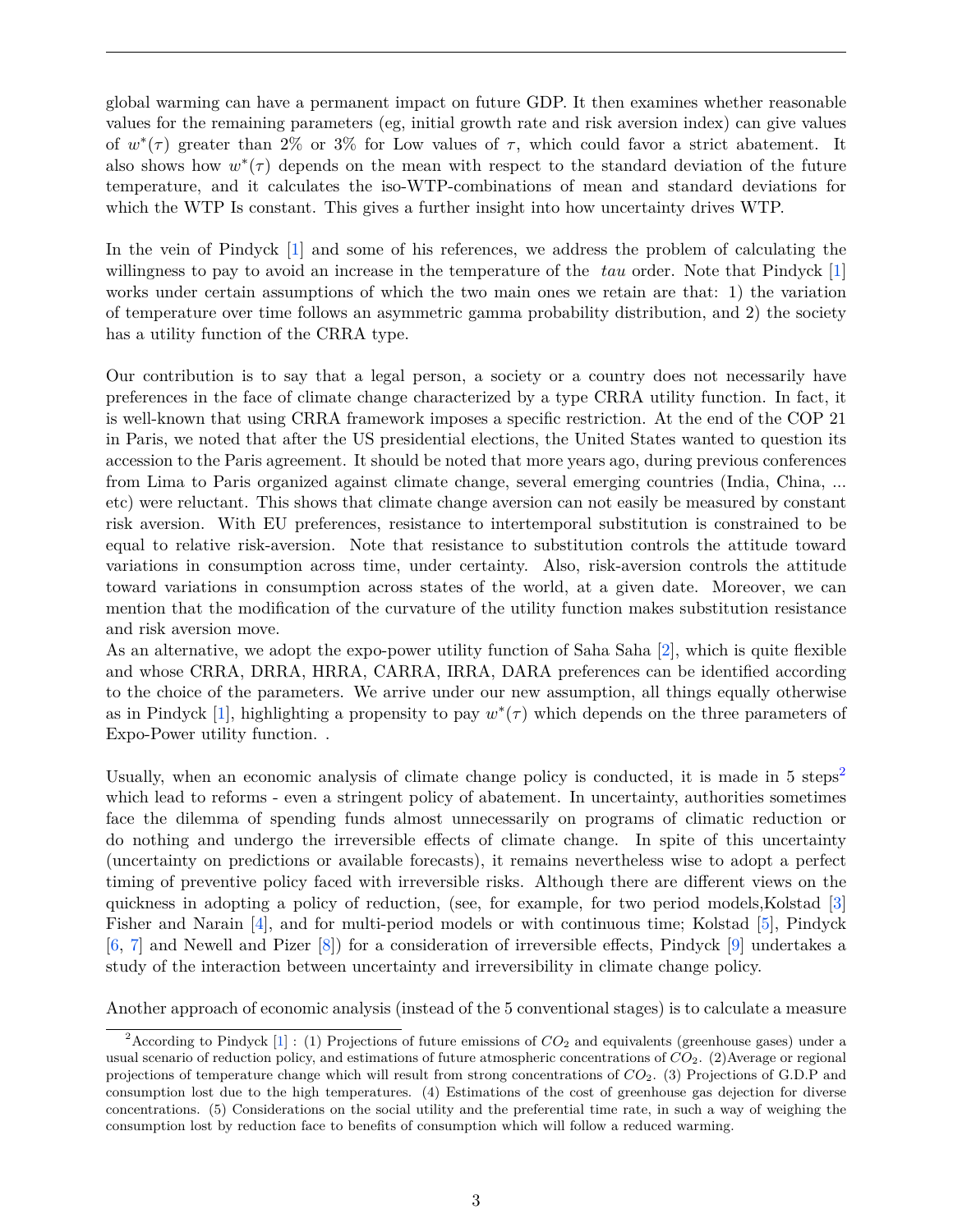of the willingness to pay <sup>3</sup>, like Pindyck [1], the fraction of consumption  $w^*(\tau)$ , that the society would be ready to sacrifice<sup>4</sup> in order to ensure that any increase in temperature at a future time be limited at  $\tau$ , this, besides helping us solely focus on the influence of uncertainty and the ramifications thereof, will save us from having to make estimations of future concentrations of gases and costs of abatement.

This paper builds on the work of Pindyck [1] and takes into consideration different classes of utility of economic agents. Pindyck considers social utility through a C.R.R.A utility function and thanks to the expo-power utility function of Saha [2], we will consider, by a variation of parameters governing this function, all<sup>5</sup> the utility range except C.R.R.A . Besides covering the other utility classes that a C.R.R.A omits, this function permits us to discern if under the other behavioral regimes of economic agents, the willingness to pay remains more affected by uncertain outcomes than certain outcomes when we vary the expectation and standard deviation of the temperature distribution.

Throughout the dissertation, unless otherwise specified, we will have the following abbreviations:

Throughout this paper, we maintain the small-tailed gamma distributions of temperature and economic impact of Pindyck, not only because they hinder infinite future welfare losses (for an exponential utility function), but because it is easy to change some moments of the distribution (jointly or holding the others fixed) while studying how uncertainty influences the willingness to pay as explained in Pindyck [1].

We calculate the W.T.P using an exponential utility function. Taking  $\delta=0$  and  $q_0=0.020$ ,  $H=100$ , and time  $t$  going up to 500 years, we obtain values of  $w^*(0)$  close to those obtained by Pindyck [1] ; about 2.5% for the DARA/DRRA class, 0.3% for the DARA/IRRA class, 0.025% for the CARA/IRRA and 0.015% for IARA/IRRA classes. In the averse classes, an increase of the utility discount rate leads to an increase of the W.T.P, even more, we have the two scenarios in the DARA/IRRA class for an  $\alpha$  parameterization threshold ( $\beta$  held constant). For the least averse class, DARA/DRRA, we have the opposite and an increase of the utility discount rate produces a reduction of the W.T.P.

*Uncertainty and climate policy*; which, between **uncertain** and **certain** outcomes, have a greater influence on the W.T.P ?, to answer this question, we calculate the W.T.P for changes in expectation and the standard deviation of the temperature distribution (the parameter of economic impact held constant at its predicted value of 0.0001363). For the same value of W.T.P, we also calculate the corresponding expectation/standard deviation couple; as well, we calculate the sensitivity of the W.T.P with respect to changes in  $\mathcal{E}(T)$  and  $SD(T)$  ( $\partial w^*/\partial \mathcal{E}(T)$ ) and  $\partial w^*/\partial SD$ ) and for all these different cases, treating expectation and standard deviation as economic goods, we calculate the marginal rate of substitution, *M.R.S*=-(*∂w*∗*/∂SD*)*/*(*∂w*∗*/∂*E(*T*)), to unveil social preferences.

In what follows, in section 2, we explain the methodology and its relationship with that of Pindyck [1]. Section 3 recalls the work of Pindyck and the inherent conclusions. Section 4 considers the work of Pindyck from another angle, changing the C.R.R.A utility function for the Expo-power of Saha [2] and shows the values of W.T.P and its parameterization obtained for this change. Section 5 summarizes the findings and provides future prospects. In section 6, we give the conclusion of our paper.

<sup>3</sup>Throughout this paper will carry the abbreviation W.T.P .

<sup>4</sup>That this proportion of consumption be enough to limit the future temperatures at *τ* is not the purpose of the analysis, but to discern the willingness of the agents.

 ${}^5$ C.A.R.A, D.A.R.A, I.A.R.A, D.R.R.A and I.R.R.A except C.R.R.A.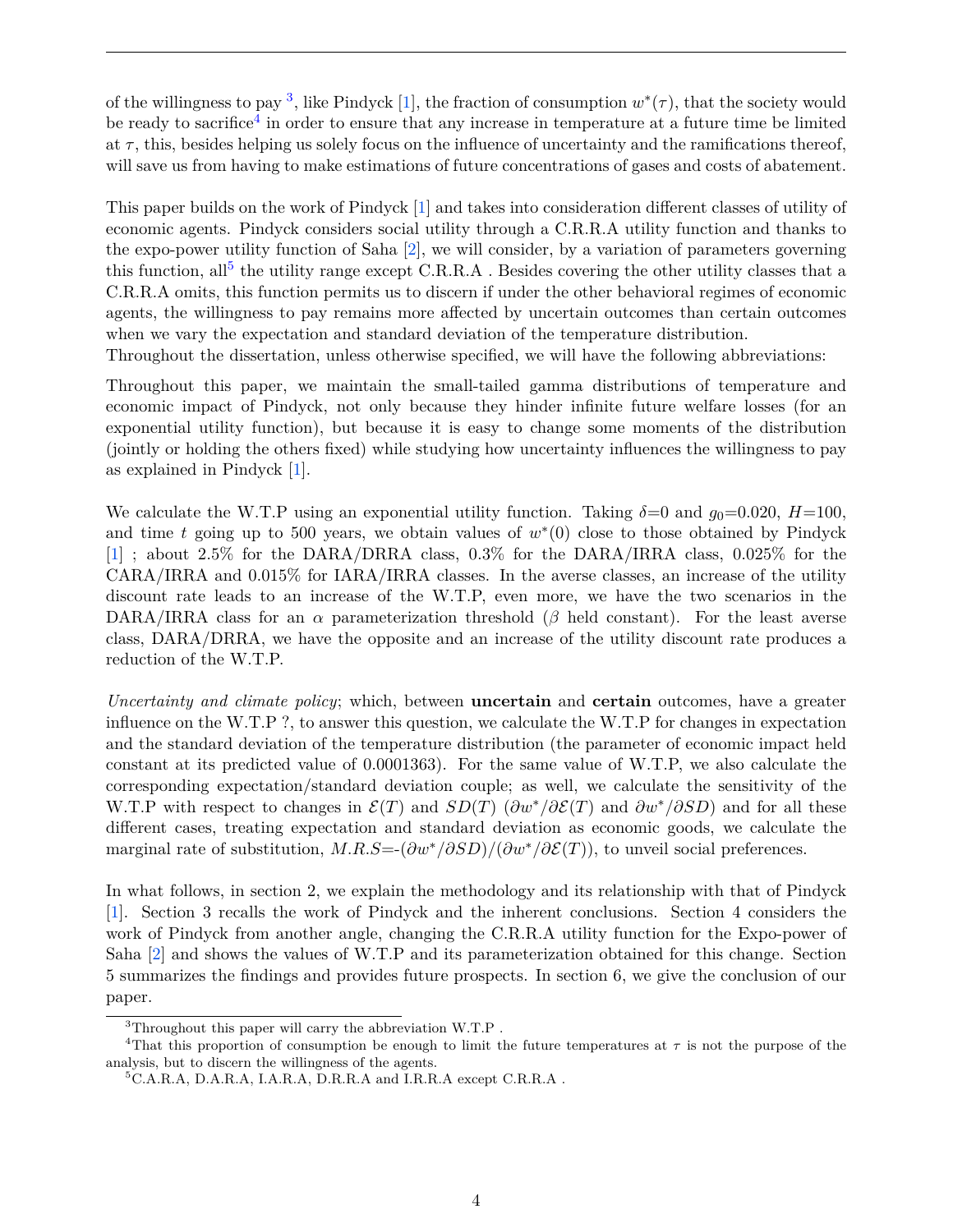| $\label{subreduction} Abbreviation$ | Meaning                                                                                                                                                               |
|-------------------------------------|-----------------------------------------------------------------------------------------------------------------------------------------------------------------------|
| W.T.P                               | Willingness to pay.                                                                                                                                                   |
| $w^*(\tau)$                         | fraction of consumption that society would be willing to sacrifice to ensure that<br>any increase in temperature at a future point be limited to $\tau$ ; Also W.T.P. |
| $\mathcal E$                        | expectation/mean of distribution.                                                                                                                                     |
| SD                                  | Standard deviation of distribution.                                                                                                                                   |
| $T_t$                               | temperature at time $t$ .                                                                                                                                             |
| $T_H$                               | temperature at the horizon $H$ .                                                                                                                                      |
| $t\,$                               | time.                                                                                                                                                                 |
| G.D.P                               | Gross Domestic Product.                                                                                                                                               |
| $\mathfrak{g}_0$                    | Initial G.D.P rate.                                                                                                                                                   |
| $\delta$                            | Utility disount rate.                                                                                                                                                 |
| $\eta$                              | Index of risk-aversion.                                                                                                                                               |
| $\alpha, \beta$                     | Parameters giving index of risk aversion in the exponential utility function.                                                                                         |
| W                                   | Social welfare.                                                                                                                                                       |
| T                                   | Parameter of temperature distribution.                                                                                                                                |
| $\gamma$                            | Parameter of economic-impact distribution (temperature on G.D.P.).                                                                                                    |
| L(T)                                | Loss function (of G.D.P due to temperature $T$ .).                                                                                                                    |

Table 1.1: List of abbreviations.

# **2 Pindyck (2012) Background Revisited and methodology**

We resume the modeling of Pindyck (see Pindyck  $[1],291 - 293$ ), and we introduce the exponential utility function:

 $U(C_t) = \theta - e^{-\beta C_t^{\alpha}}, \theta > 1, \alpha \neq 0, \beta \neq 0, \alpha \beta > 0.$ 

that we use to calculate the fraction of consumption  $w^*(\tau)$ , that society would be willing to sacrifice to ensure that any increase in temperature at a future point be limited to  $\tau$ ; this fraction,  $w^*(\tau)$ , is a measure of the willingness to pay, W.T.P .

employing the consumption model of Pindyck,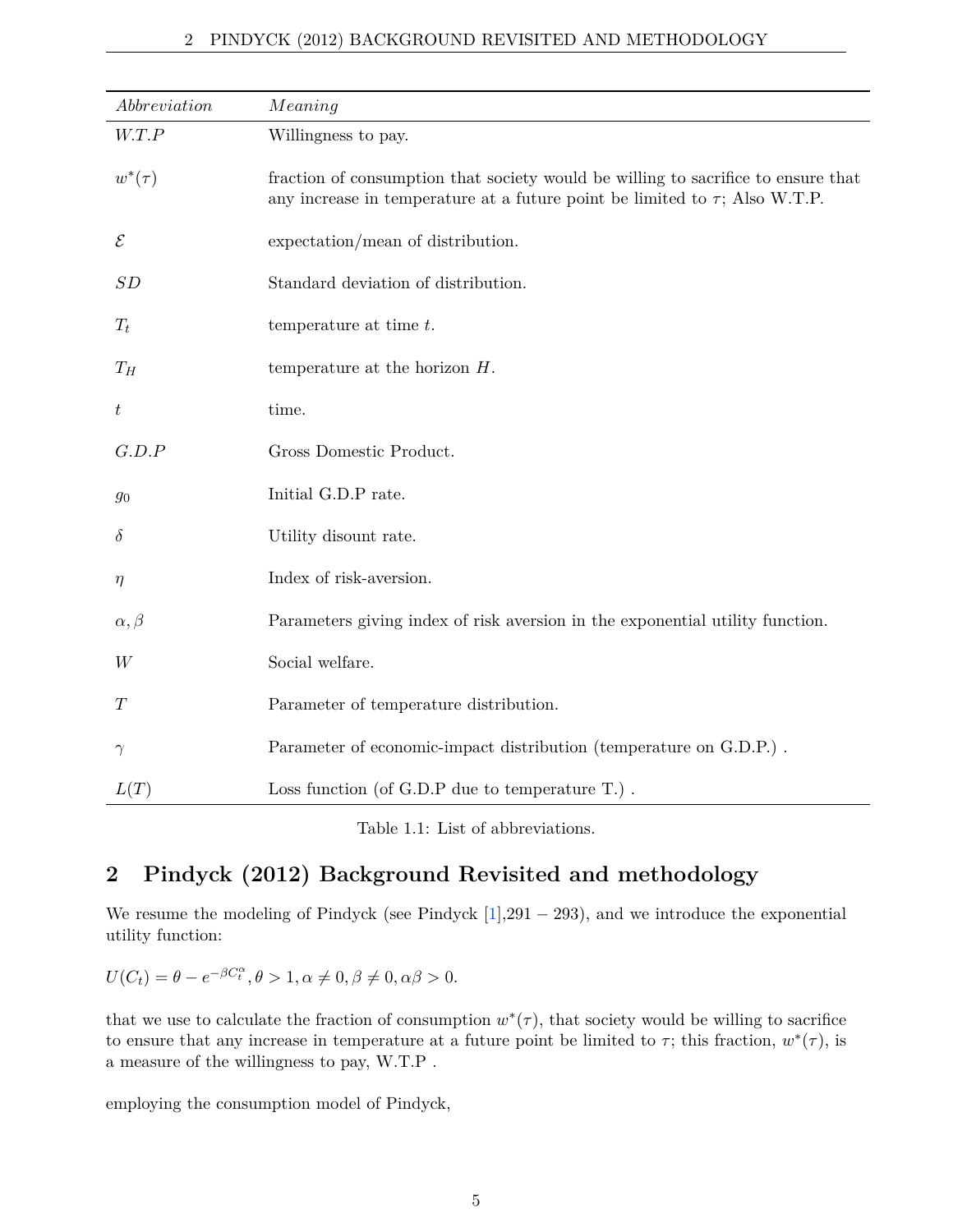$$
C_t = exp\left\{-\frac{2\gamma HT_H}{ln(1/2)} + (g_0 - 2\gamma T_H)t + \frac{2\gamma HT_H}{ln(1/2)}(1/2)^{t/H}\right\}.
$$
 (2.0.1)

If,  $T_H$  and  $\gamma$  were known, social-welfare would be given by;

$$
W = \int_{0}^{\infty} U(C_t)e^{-\delta t}dt.
$$
\n(2.0.2)

where,

$$
U(C_t)e^{-\delta t} = \theta e^{-\delta t} - e^{-\delta t - \beta \exp\left\{-\frac{2\alpha \gamma HT_H}{\ln(1/2)} + (g_0 - 2\gamma T_H)\alpha t + \frac{2\alpha \gamma HT_H}{\ln(1/2)}(1/2)^{t/H}\right\}}.
$$
(2.0.3)

If we assume that society sacrifices a fraction  $w^*(\tau)$  of the present and future consumption to ensure that  $T_H \leq \tau$ , with uncertainty at time  $t = 0$ , social welfare would be given by;

$$
W_1(\tau) = [\theta - e^{-\beta(1 - w^*(\tau))^{\alpha}}] \mathcal{E}_{0,\tau} \int_{0}^{\infty} U(C_t) e^{-\delta t} dt.
$$
 (2.0.4)

where,  $\mathcal{E}_{0,\tau}$  is the conditional expectation at  $t=0$  using the distributions of  $T_H$  and  $\gamma$ , conditioned by  $T_H \leq \tau$ .

If no sacrifice of consumption is made, social welfare would be given by;

$$
W_2 = \left[\theta - e^{-\beta}\right] \mathcal{E}_0 \int_0^\infty U(C_t) e^{-\delta t} dt. \tag{2.0.5}
$$

where,  $\mathcal{E}_0$  like before, is the expectation at  $t = 0$  using the distributions of  $T_H$  and  $\gamma$ , but without any conditioning on  $T_H$ . The W.T.P to keep  $T_H \leq \tau$ , is calculated as the quantity  $w^*(\tau)$ , which will assert equivalence between  $W_1(\tau)$  et  $W_2$ .

#### **2.1 The case of a C.R.R.A utility function: the work of R.S. Pindyck**

Professor Robert S. Pindyck conducts a study of uncertainty in climate change policy, he demonstrates how the W.T.P is more affected by uncertain outcomes<sup>6</sup> (standard-deviation instead of expected mean temperature from temperature distribution) and suggests that a better understanding of the uncertainty in temperature distributions and economic impact (in the I.P.C.C studies and others) could lead to stronger W.T.P predictions, more reliable and possibly a better climate policy. Throughout he uses a C.R.R.A utility function. In what follows, we resume the key points in Pindyck [1] and later we will modify the C.R.R.A utility function.

According to his model<sup>7</sup>, temperature follows;

$$
T_t = 2T_H[1 - (\frac{1}{2})^{\frac{t}{H}}]
$$
\n(2.1.1)

the G.D.P growth model is,

$$
g_t = g_0 - \gamma T_t \tag{2.1.2}
$$

 $6$ He generates a table of mean/standard-deviation couples which produce the same W.T.P, and even for high expected mean temperature, he finds the corresponding standard deviation low, altogether producing the same W.T.P, which demonstrates how certainty on the predicted mean temperature is more useful to society than the mean temperature in itself.

<sup>&</sup>lt;sup>7</sup>This model allows a doubling of temperature as  $t \to \infty$ , which is in accordance with the I.P.C.C [10, 11, 12].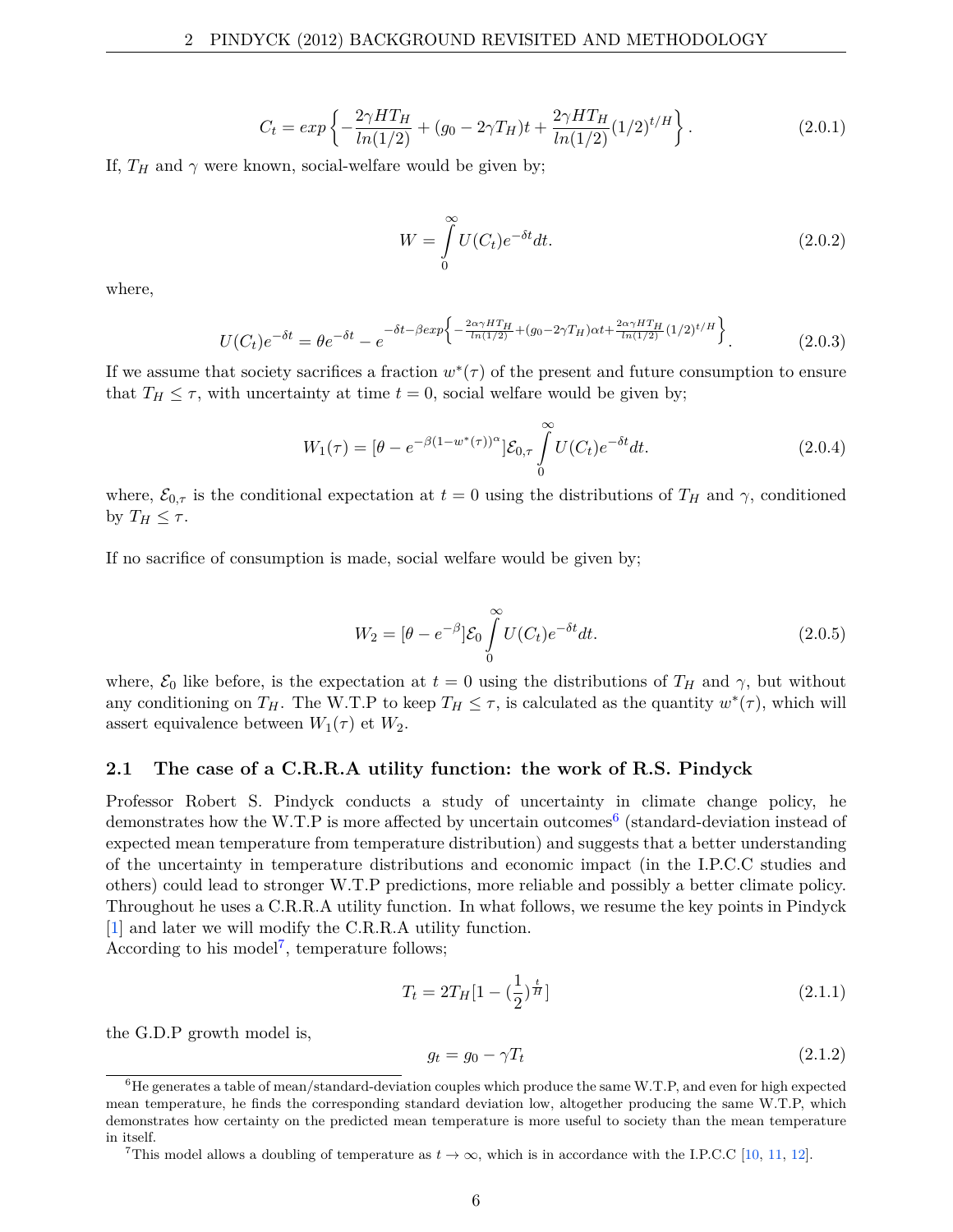or, by  $(2.1.1)$ , we have,

$$
g_t = g_0 - \gamma 2T_H \left[ 1 - \left(\frac{1}{2}\right)^{\frac{t}{H}} \right] \tag{2.1.3}
$$

at the horizon *H*, the G.D.P is  $G.D.P<sub>H</sub>$ , but as we suppose slight losses (for a negative growth rate  $g_t$ ), it is nevertheless updated and indeed is  $L(T)G.D.P<sub>H</sub>$ , where  $L(T)$  is the loss function (such that at the horizon *H*, for time *t*, the percentage of G.D.P lost due to excess temperature *T* is  $1-L(T)$ ). Throughout we will use the loss function  $L(T) = e^{-\beta T^2}$  and the consumption  $C_t^8$ , is given by,

$$
C_t = e^{\int_0^t g(s)ds} = exp\left\{-\frac{2\gamma HT_H}{\ln(1/2)} + (g_0 - 2\gamma T_H)t + \frac{2\gamma HT_H}{\ln(1/2)}(1/2)^{t/H}\right\}.
$$
 (2.1.4)

and the relation  $\gamma/\beta^9$  becomes  $\gamma = \frac{ln(2)}{2ln(2)}$ 2*ln*(2)−1 *βT*  $\frac{3I}{H}$  .

The utility function is  $U(C_t) = \frac{C_t^{\eta}}{1-\eta}$ , such that welfare is calculated as:

$$
W = \int_{0}^{\infty} U(C_t)e^{-\delta t}dt = \frac{1}{1-\eta} \int_{0}^{\infty} e^{\omega - \rho t - \omega(\frac{1}{2})^{\frac{t}{H}}}dt
$$
 (2.1.5)

with

$$
\rho = (\eta - 1)(g_0 - 2\gamma T_H) + \delta \tag{2.1.6}
$$

$$
\omega = 2(\eta - 1)\gamma HT_H / ln(1/2) \tag{2.1.7}
$$

The I.P.C.C [10] study foresaw temperature increases of 2 to 4.5 with an expectation of  $3.0\degree C$ , and the values predicted in more recent studies like the I.P.C.C [13] maintain predictions of the same order due to reforms already in place to limit greenhouse gases. Weitzman [14], has percentile estimations of 17% probability that the doubling of  $CO_2$  concentration would lead to a 4.5<sup>°</sup>C growth of mean temperature, probability of 5% for a growth of  $\geq 7.0^{\circ}$ C, and a probability of 1% for an increase of  $\geq 10.0$ °C. In using these 3 percentiles, Pindyck fits a shifted gamma temperature distribution.

This shifted gamma distribution, is the *θ*-shifted gamma distribution:

$$
f(x; r, \lambda, \theta) = \frac{\lambda^r}{\Gamma(r)} (x - \theta)^{r-1} e^{-\lambda(x-\theta)}, x \ge \theta.
$$
 (2.1.8)

with  $\Gamma(r) = \int_0^\infty s^{r-1} e^{-s} ds$ . Obtaining  $r = 3.8, \lambda = 0.92$ , and  $\theta = -1.13$ .

.

Also, for the distribution of economic-impact (impact of temperature on G.D.P), we first find a distribution for  $\beta$  in the loss function  $L(T) = e^{-\beta T^2}$ , and we use the relation  $\gamma = \frac{ln(2)}{2ln(2)}$ 2*ln*(2)−1 *βT*  $\frac{\partial T}{\partial H}$ , to get the  $\gamma$  distribution.

According to the I.P.C.C [11], global G.D.P losses average 1-5%, for a 4◦C warming, according to Dietz and Stern [15] 0.5-2% of G.D.P lost due to  $T = 3°C$ , and 1-8% for  $T = 5°C$ . Standing on

<sup>8</sup>with  $C_0 = 1$ .  ${}^{9}C_t = e^{\int_0^t g(s)ds} = \exp\left\{-\frac{2\gamma HT_H}{\ln(1/2)} + (g_0 - 2\gamma T_H)t + \frac{2\gamma HT_H}{\ln(1/2)}(1/2)^{t/H}\right\}$  but in fact,  $C_t = L(T_t e^{\int_0^t g_0 ds})$ , since  $L(T) =$  $e^{-\beta T^2}$ , at horizon *H*,  $C_H = exp\left\{-\frac{2\gamma H T_H}{ln(1/2)} + (g_0 - 2\gamma T_H)H + \frac{\gamma H T_H}{ln(1/2)}\right\} = e^{-\beta T_H^2}e^{g_0H}$ 

, which implies that  $\gamma = \frac{\ln(2)}{2\ln(2) - 1} \frac{\beta T}{H}$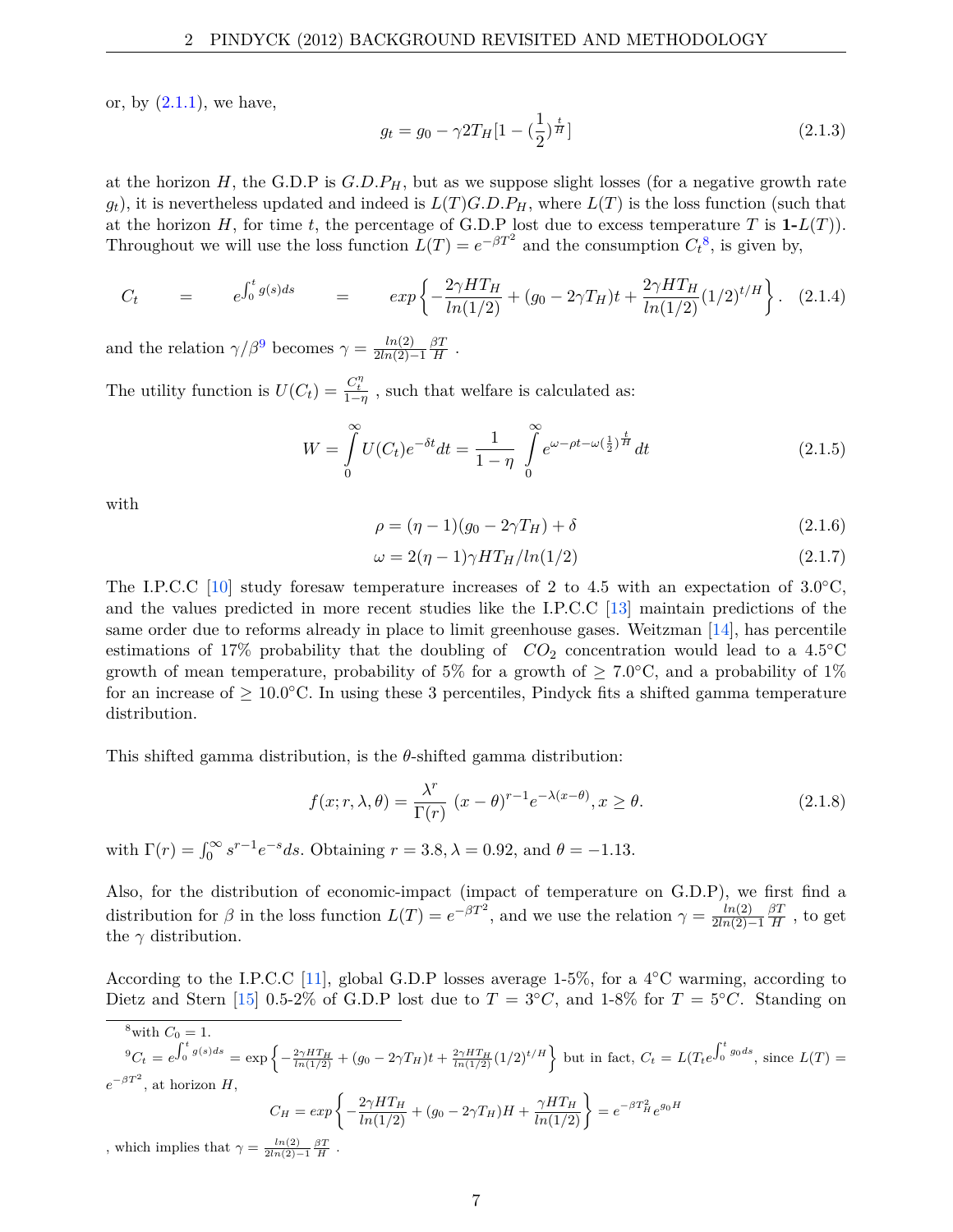

Figure 2.1: Temperature distribution  $(\mathcal{E}(T) = 3.0^{\circ}C, r = 3.8, \lambda = 0.92)$ 

the appellation of the I.P.C.C of *"most likely"* which designates a confidence interval of 66%, it is possible to build 3 percentiles from [1-5]: let 0.17 correspond to 1, 0.50 correspond to 3 and 0.83 to 5, such that all this makes a confidence interval of  $83\% - 17\% = 66\%$ , for a 4<sup>°</sup>C warming. We now use<sup>10</sup> the relation  $\gamma/\beta$  to have the percentiles  $\mathcal{E}(\gamma) = 0.0001363$  (corresponding to a 50% probability), *γ*<sub>1</sub> = 0.0000450 (17%) and *γ*<sub>2</sub> = 0.0002265 (83%). Then we fit a shifted gamma distribution on these three percentiles and we get  $r = 4.5$ ,  $\lambda = 21,341$  and  $\theta = \mathcal{E}(\gamma) - \frac{r}{\lambda} = -0.0000746$ .



Figure 2.2: Economic-impact distribution  $(\mathcal{E}(\gamma) = 0.0001363, r = 4.5, \lambda = 21,341)$ 

Now that we have the parameters for the temperature and economic-impact distributions, everything makes sense and  $(2.1.5)$  is well defined. W.T.P is calculated as the quantity  $w^*(\tau)$  which will assert equivalence between the constrained welfare expectation (under a consumption reduced of  $w^*(\tau)$ %, temperature distribution censured<sup>11</sup> en  $\tau$  and that of economic-impact unchanged) and the unconstrained welfare expectation (under total consumption, of 100%, and the distributions as estimated above).

 $\int_0^{10} \gamma = \frac{\ln(2)}{2\ln(2)-1} \frac{\beta T}{H}$ , which implies that  $\beta T^2 = \frac{2\ln(2)-1}{\ln(2)} H T \gamma$ . Since for *L*% of lost G.D.P,  $1 - L = exp[-\beta T^2]$  $exp[-0.557HT\gamma]$ , for  $H = 100$ ,  $T = 4^{\circ}C$ ,  $0.97 = e^{-223.5\mathcal{E}(\gamma)}$ ,  $0.99 = e^{-223.5\gamma_1}$ ,  $0.95 = e^{-223.5\gamma_2}$ .

<sup>11</sup>we divide by  $\int$ <sup>7</sup> *θT f*(*T*)*dT* so that it remains a density.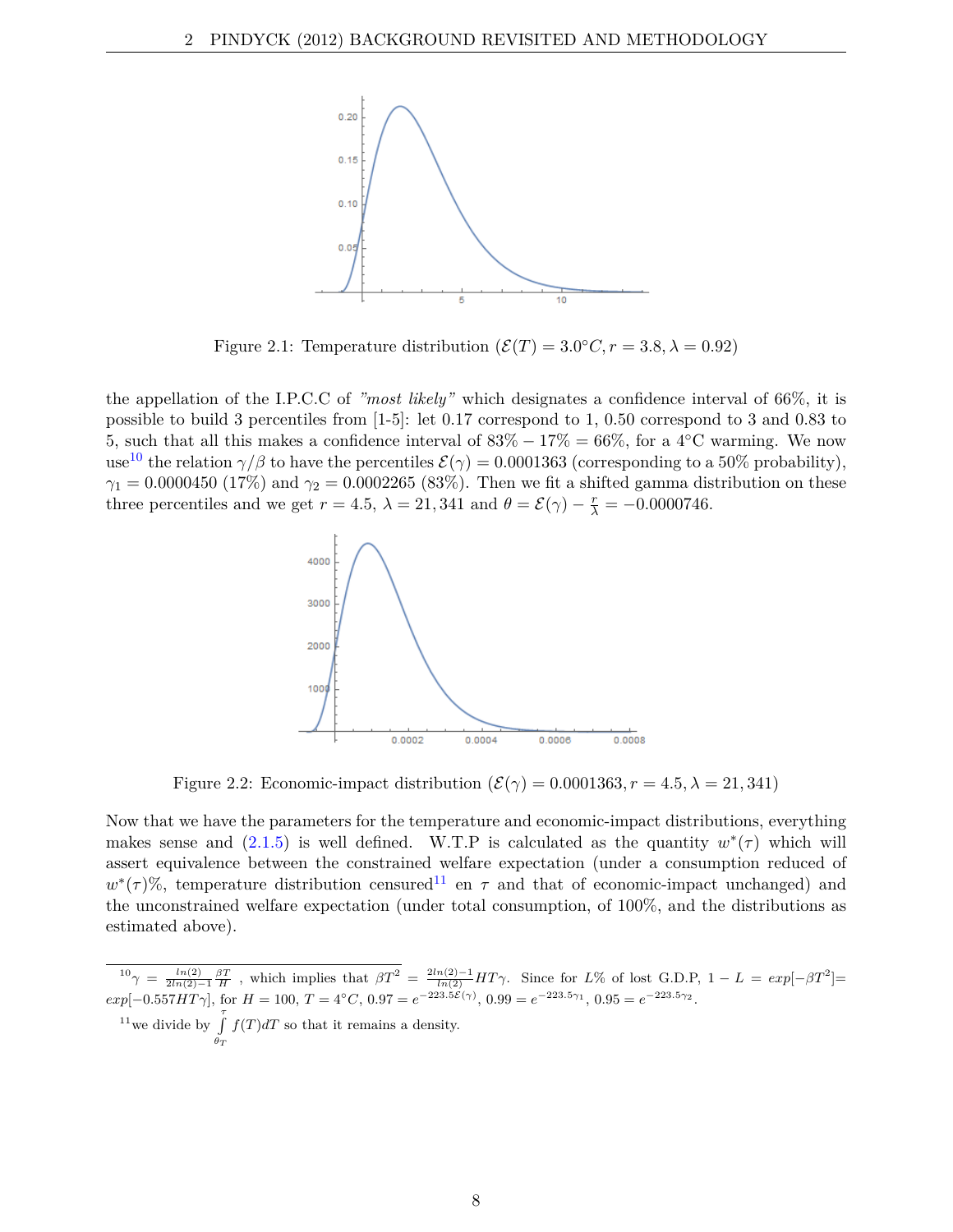We have,

$$
\frac{[1-w^*(\tau)]^{1-\eta}}{1-\eta} \int_{0}^{\infty} \left\{ \frac{1}{F(\tau)} \int_{\theta_T}^{\tau} \int_{\theta_{\gamma}}^{\infty} e^{\omega-\rho t - \omega(\frac{1}{2})^{\frac{t}{H}}} f(T)g(\gamma) dT d\gamma \right\} dt
$$

$$
= \frac{1}{1-\eta} \int_{0}^{\infty} \left\{ \int_{\theta_T}^{+\infty} \int_{\theta_{\gamma}}^{\infty} e^{\omega-\rho t - \omega(\frac{1}{2})^{\frac{t}{H}}} f(T)g(\gamma) dT d\gamma \right\} dt. \quad (2.1.9)
$$

with  $F(\tau) = \int_{0}^{\tau}$ *θT*  $f(T)dT$ ,  $\theta_T$ ,  $\theta_\gamma$  the lower limits of the temperature and economic-impact distributions, *ρ* and *ω* as in  $(2.1.6)$  and  $(2.1.7)$ .

which implies that  $w^*(\tau)$  is given by;

$$
w^*(\tau) = 1 - \left( \frac{\int_{0}^{\infty} \left\{ \int_{\theta_T}^{+\infty} \int_{\theta_\gamma}^{e^{\omega-\rho t - \omega(\frac{1}{2})^{\frac{t}{H}}} f(T)g(\gamma) dT d\gamma \right\} dt}{\int_{0}^{\infty} \left\{ \frac{1}{F(\tau)} \int_{\theta_T}^{\tau} \int_{\theta_\gamma}^{+\infty} e^{\omega-\rho t - \omega(\frac{1}{2})^{\frac{t}{H}}} f(T)g(\gamma) dT d\gamma \right\} dt} \right)^{\frac{1}{1-\eta}}.
$$
 (2.1.10)

#### **2.1.1 Certainty on temperature and its economic impact**

Supposing that temperature follows with certainty  $(2.1.1)$ , and that the economic parameter is constant at its predicted mean of  $\mathcal{E}(\gamma) = 0.0001363$ , we have;

$$
\frac{[1-w^*(\tau)]^{1-\eta}}{1-\eta} \qquad \int_{0}^{\infty} e^{\omega_{\tau}-\rho_{\tau}t-\omega_{\tau}(\frac{1}{2})^{\frac{t}{H}}}dt = \qquad \frac{1}{1-\eta} \qquad \int_{0}^{\infty} e^{\omega-\rho t-\omega(\frac{1}{2})^{\frac{t}{H}}}dt. \tag{2.1.11}
$$

where  $\rho$  and  $\omega$  are given by (2.1.6) and (2.1.7), and  $\rho_{\tau}$  and  $\omega_{\tau}$  (due to  $w^*(\tau)$ % of sacrificed consumption) are given by;

$$
\rho_{\tau} = (\eta - 1)(g_0 - 2\tau \mathcal{E}(\gamma)) + \delta \tag{2.1.12}
$$

$$
\omega_{\tau} = 2\tau H(\eta - 1)\mathcal{E}(\gamma)/\ln(1/2) \tag{2.1.13}
$$

and the W.T.P is calculated as;

$$
w^*(\tau) = 1 - \begin{pmatrix} \int_0^\infty e^{\omega - \rho t - \omega \left(\frac{1}{2}\right)^{\frac{t}{H}} dt} dt \\ \int_0^\infty e^{\omega \tau - \rho \tau t - \omega \tau \left(\frac{1}{2}\right)^{\frac{t}{H}} dt} dt \end{pmatrix}^{\frac{1}{1-\eta}}.
$$
 (2.1.14)

#### **2.1.2 Uncertainty on temperature and its economic impact**

In the case of uncertainty, we use the temperature distribution,  $f(T)$ , and economic-impact distribution  $g(\gamma)$ , obtained higher to calculate the W.T.P as in (2.1.10).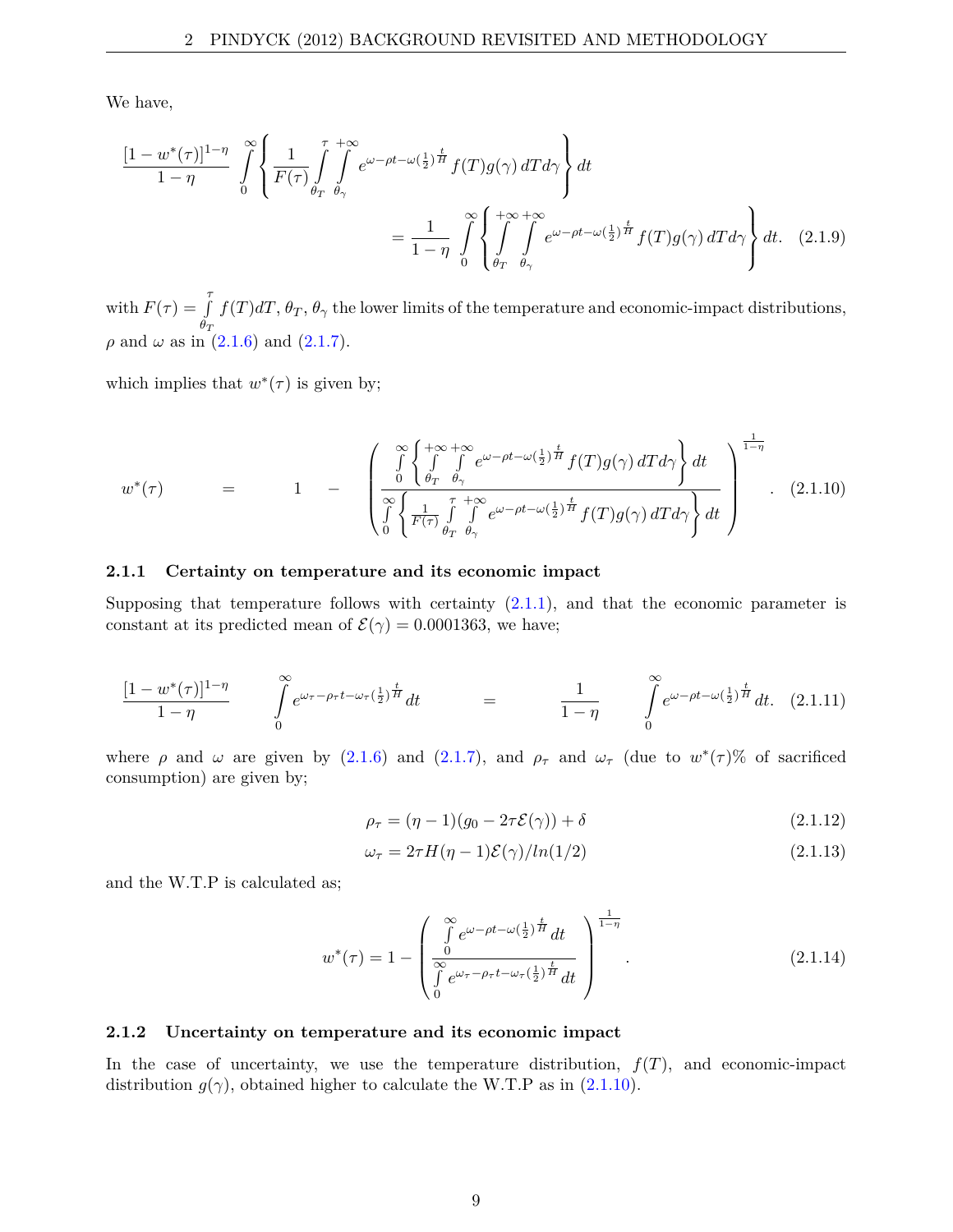

Figure 2.3: W.T.P and temperature change  $T_H$ ,  $\eta = 2$ ,  $g_0 = 0.015, 0.020, 0.025, \delta = 0$ .

## **2.2 Influences on W.T.P**

## **2.2.1** The case of certainty: W.T.P and  $T_H$ .

Temperature follows  $T_t = 2T_H[1-(\frac{1}{2})]$  $(\frac{1}{2})^{\frac{t}{H}}$ , varying the W.T.P for values of  $T_H$  at the horizon  $H = 100$ , we have in the figure, a calculation of  $w^*(0)$ , the willingness to pay to keep  $T_t$  nil, with the parameters;  $\eta = 2$ ,  $g_0 = 0.015, 0.020, 0.025, \delta = 0$ . W.T.P increases proportionally to  $T_H$  and inversely to  $g_0$ , which means that a smaller initial G.D.P growth rate would imply a greater W.T.P . According to Pindyck, the more *g*<sup>0</sup> is small, the more we get a low consumption discount rate, which will produce a greater W.T.P .

## **2.2.2 The case of uncertainty: W.T.P and** *τ* **.**

In the case of uncertainty, everything is calculated as an expectation using the distributions of temperature and economic-impact, and the W.T.P is given by (2.1.10). The following figure calculates W.T.P with the values;  $\eta = 1.5$  et 2,  $g_0 = 0.015, 0.020, 0.025$  and  $\delta = 0$ . W.T.P is inversely proportional to  $\tau$ ,  $\eta$  and  $g_0$ .



Figure 2.4: W.T.P, *T* and  $\gamma$  uncertain,  $\eta = 1.5$  and 2,  $g_0 = 0.015, 0.020, 0.025, \delta = 0$ .

According to the figure, consumers (with an index of risk aversion, *η* of 2, and with an initial growth-rate,  $g_0$  of 0.020) would be ready to sacrifice about  $2\%$  of consumption to ensure that the increase of temperature be nil.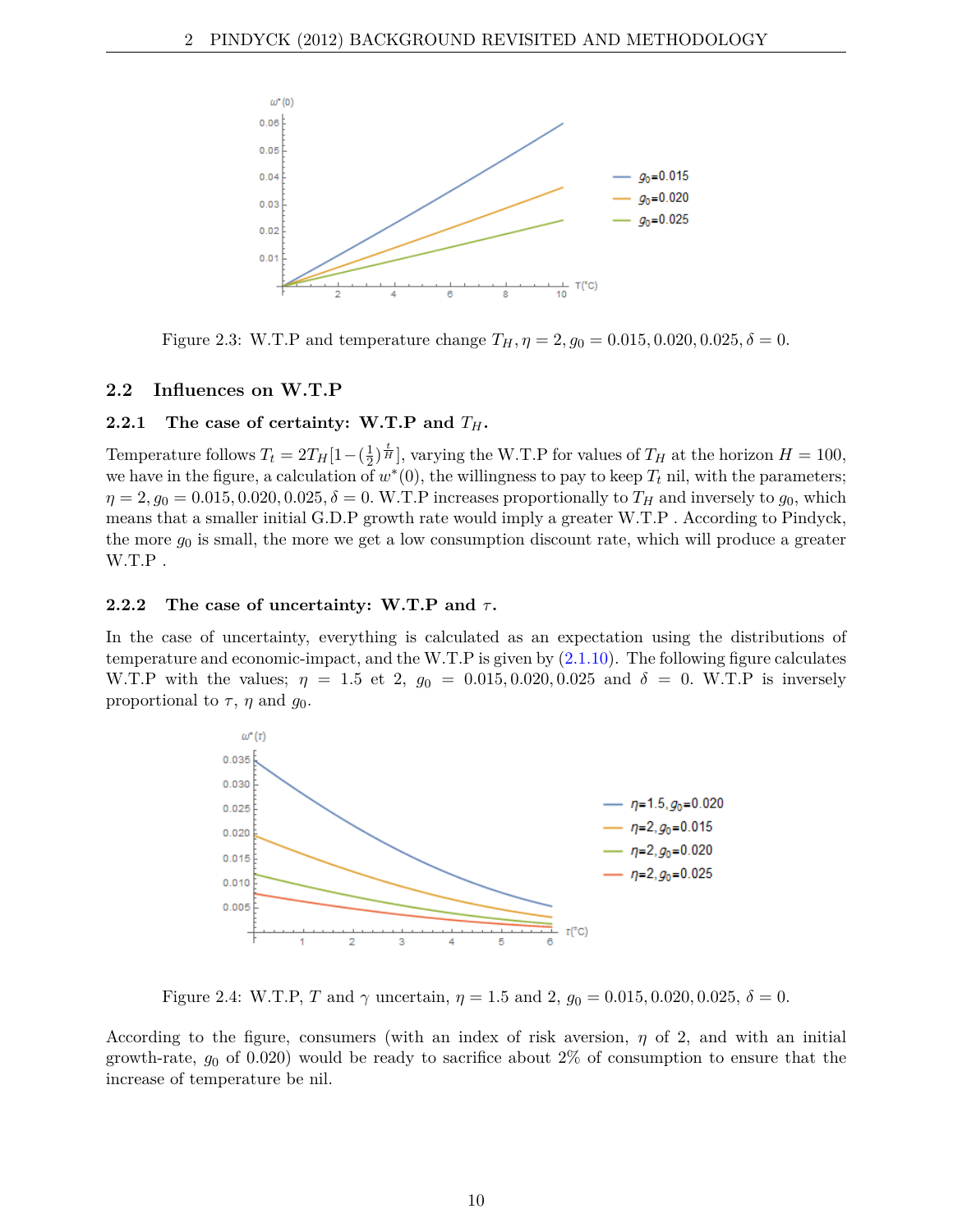#### **2.2.3 The case of uncertainty: W.T.P and** *η***.**

Figure 2.5 shows the relation between  $w^*(3)$  and  $\eta$ . W.T.P is inversely proportional to  $\eta$  and  $\delta$ , although under another temperature distribution with a higher mean, the W.T.P would be greater. We have the parameters;  $\tau = 3$ ,  $g_0 = 0.020$ ,  $\delta = 0$  and 0.01.



Figure 2.5: W.T.P and *η* for  $\tau = 3$ ,  $g_0 = 0.020$ ,  $\delta = 0$  and 0.01.

Similarly (but in this case,  $\eta^{12}$  and not  $g_0$ ) as above, the more  $\eta$  is small (nearing 1), we have greater W.T.P values, but as soon as  $\delta$  increases (be it just of 0.01), W.T.P is considerably reduced to less than 2%.

In Figure 2.6, the mean of the temperature distribution is increased to,  $\mathcal{E}(T_H) = 5.0^{\circ}C$ , and we have, for the same parameters as before, greater W.T.P values.



Figure 2.6: W.T.P and  $\eta$  for  $\tau = 3$ ,  $\mathcal{E}(T_H) = 5^{\circ}C, g_0 = 0.020, \delta = 0$  and 0.01.

#### **2.3 Discussion and comments**

To justify13 his choice of the G.D.P growth rate in the modeling of the economic impact, taking into consideration the relation between temperature and the rate, instead of the growth level of the G.D.P, Pindyck in Pindyck  $[16]$ , conducts a comparative study of the two considerations, and obtains almost similar values of W.T.P . It could also be the case that the low weight of distribution tails underestimate the probability of catastrophic events (strong temperature increases beyond its

<sup>&</sup>lt;sup>12</sup>In Ramsey's growth model, the consumption discount rate is given by  $R_t = \eta g_t + \delta$ , so a small G.D.P growth rate,  $g_0$  (or index  $\eta$ , for a given  $\delta$ ) will produce a small consumption discount rate and thus consumers would be more inclined to sacrifice a fraction of their present and future consumption.

 $13$ This choice might underestimate G.D.P losses.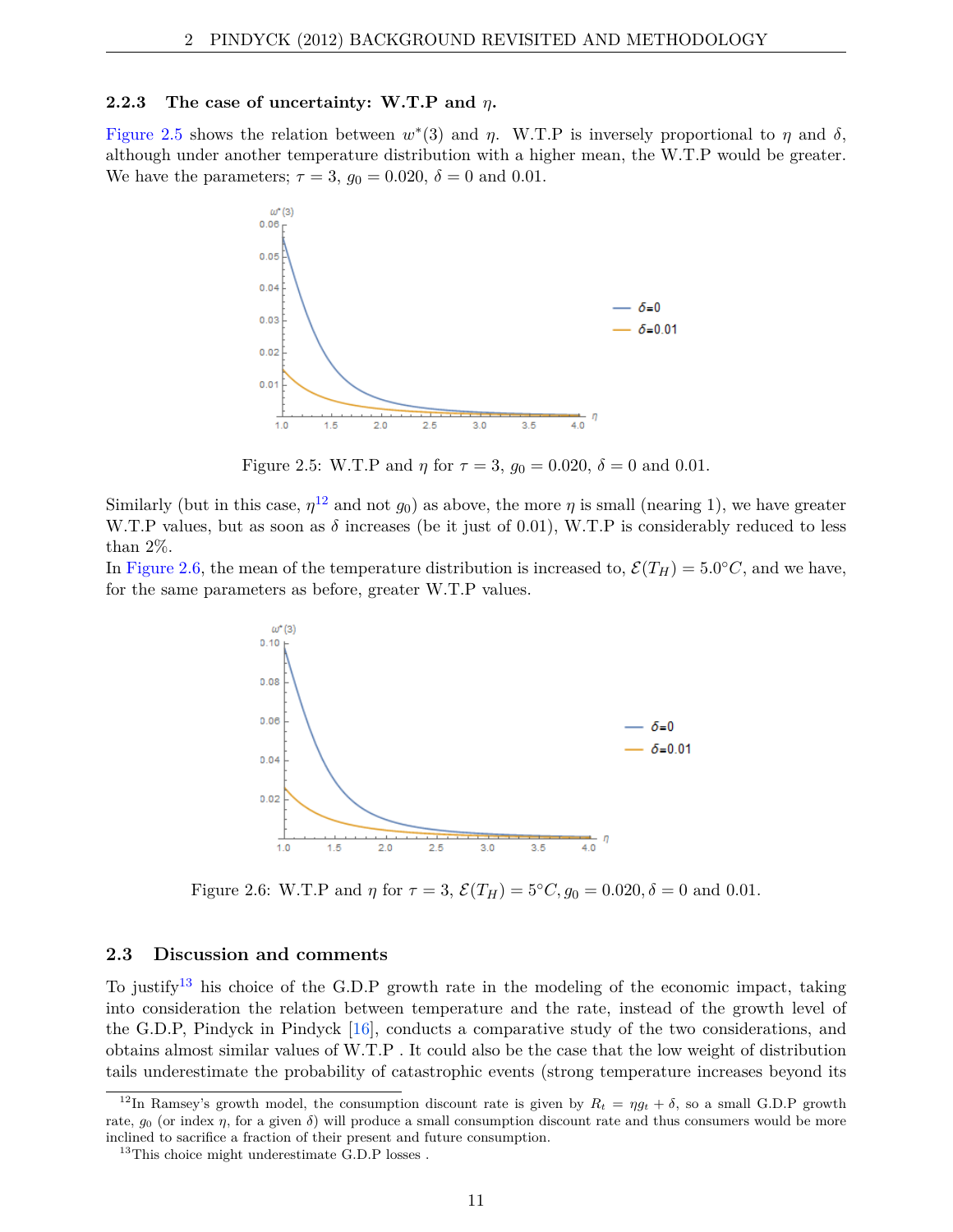expectation or great G.D.P losses beyond predictions of the economic impact distribution) and thus underestimating the W.T.P, but in Pindyck [17], Pindyck shows that so far as the marginal utility is bounded, these events disappear and a small-tailed distribution could produce greater W.T.P values than a thick-tailed distribution.

When he gets small W.T.P values (even for an utility discount rate of zero,  $\delta=0$ .) This is due to the low weight of the distribution tails and the fact that the corresponding consumption discount rate  $(\eta q_0)$  is also low, and losses at the horizon  $H=100$  years, are very low in the early years. For the C.R.R.A agent, if we want to have strong W.T.P values, we must be limited to small values of the index of risk aversion  $(\eta \langle 1.5),$  small G.D.P growth rate  $(g_0 \langle 0.020)$  and a nil utility discount rate,  $\delta = 0$ .

For a variation of parameters<sup>14</sup>, Pindyck obtains values of  $w^*(0)$  (the willingness to pay to limit the increase of temperature at 0) around  $2\%$ , and far below  $2\%$  (around  $1\%$ ) in the case of limiting the increase of temperature to the predicted value of the I.P.C.C of 3◦*C*. The mean and the standard deviation of the temperature distribution vary, and one at a time (holding the other constant each time), he calculates the W.T.P . He also calculates the corresponding mean/standard deviation couple producing the same W.T.P .

All through, the marginal rate of substitution obtained is larger for small values of standard deviation and considerably larger means; which means that uncertainty on temperature (from the economic agents' point of view) is more important than certainty in terms of welfare; is a greater driving force of W.T.P, and thus of climate policy. A W.T.P value of 2% is small but does not mean that an abatement policy should not ensue; considering only 2% of the G.D.P for a country in terms of monetary value, if not 1% to limit the increase to its predicted value of  $3°C$ , this is a good investment.

# **3 The Model with the Saha Expo-Power Utility Function**

Most economic agents do not exhibit a constant utility. The utility function we use is at the same time D.R.R.A, I.R.R.A, D.A.R.A, C.A.R.A and I.A.R.A (by a variation of parameters); except C.R.R.A<sup>15</sup>, and as such is a complement to the work of Pindyck [1]. We use the utility function introduced by Saha [2],

$$
U(C_t) = \theta - e^{-\beta C_t^{\alpha}}, \theta > 1, \alpha \neq 0, \beta \neq 0, \alpha \beta > 0.
$$
\n(3.0.1)

We have, by a variation of parameters,

|             | DRRA                         | <b>CRRA</b> | <b>IRRA</b>                 |
|-------------|------------------------------|-------------|-----------------------------|
|             | DARA $\alpha < 0, \beta < 0$ |             | $0 < \alpha < 1, \beta > 0$ |
| <b>CARA</b> |                              |             | $\alpha = 1, \beta > 0$     |
| <b>TARA</b> |                              |             | $\alpha > 1, \beta > 0$     |

Table 3.1: Classification of the exponential utility function in terms of  $\alpha, \beta$ . .

lets put, for  $U(C_t)e^{-\delta t}$  given by  $(2.0.3)$ ,

 $^{14}\mathrm{See}$  Pindyck [1],<br>pages 299 and 300.

<sup>&</sup>lt;sup>15</sup>We note that  $R'(w) = A(w) + wA'(w)$ , and if our utility function is already C.A.R.A, we have  $A'(w) = 0$ , and  $R'(w) = A(w) = constant \neq 0$ . So an utility function cannot be at the same time C.A.R.A and C.R.R.A.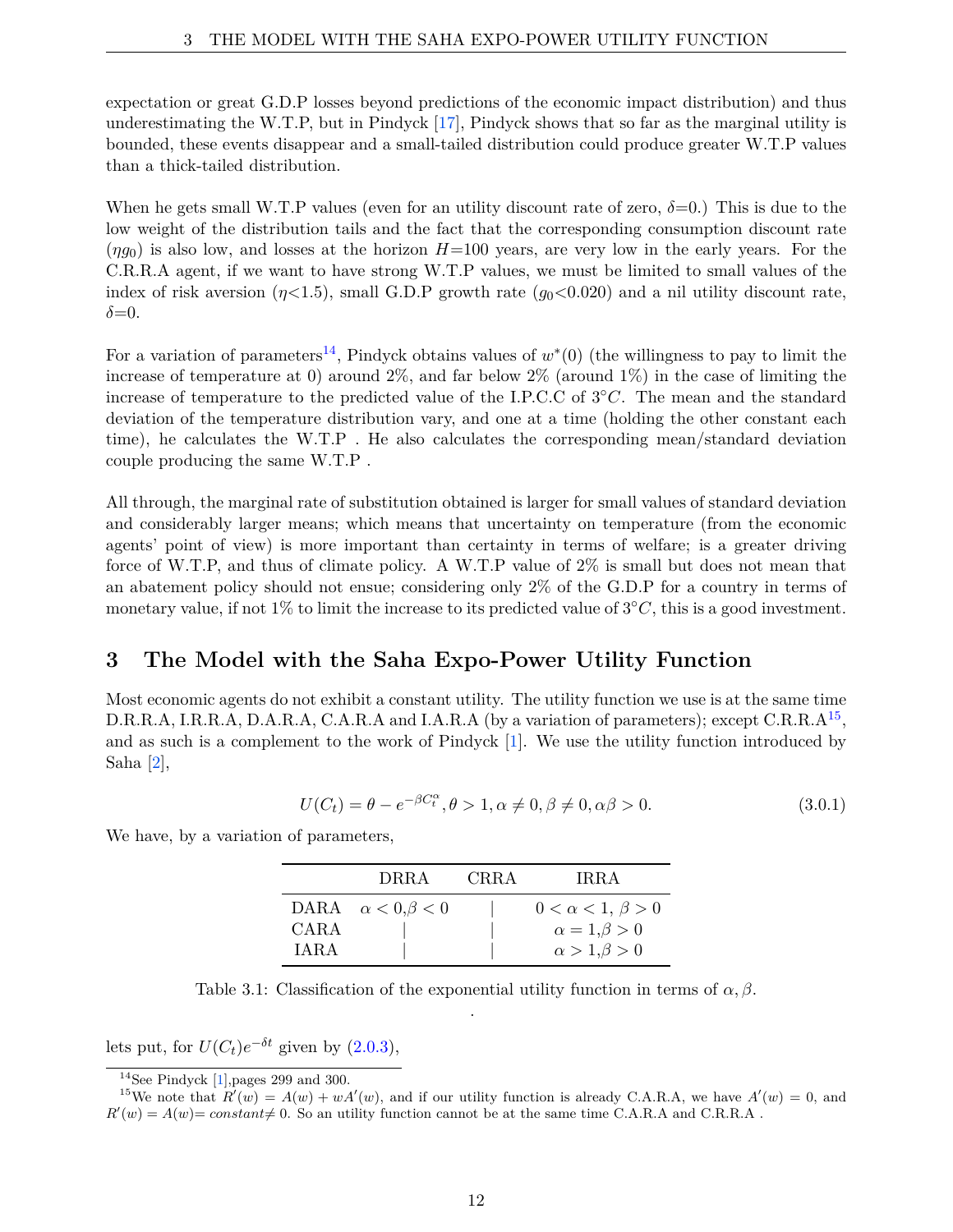$$
M_{\tau}(t) = \frac{1}{F(\tau)} \int_{\theta_T}^{\tau} \int_{\theta_{\gamma}}^{+\infty} U(C_t) e^{-\delta t} f(T) g(\gamma) dT d\gamma.
$$
 (3.0.2)

$$
M_{\infty}(t) = \int_{\theta_T}^{+\infty} \int_{\theta_{\gamma}}^{+\infty} U(C_t) e^{-\delta t} f(T) g(\gamma) dT d\gamma.
$$
 (3.0.3)

with  $F(\tau) = \int_{0}^{\tau}$ *θT f*(*T*)*dT*,  $\theta_T$ ,  $\theta_\gamma$  the lower limits of the distributions of temperature and economic-impact.

Proceeding like before, to find the willingness to pay,

$$
\left[\theta - e^{-\beta(1-w^*(\tau))^{\alpha}}\right] \int_{0}^{\infty} M_{\tau}(t)dt = \left[\theta - e^{-\beta}\right] \int_{0}^{\infty} M_{\infty}(t)dt
$$

$$
\left[\theta - e^{-\beta(1-w^*(\tau))^{\alpha}}\right]G_{\tau} = \left[\theta - e^{-\beta}\right]G_{\infty}.
$$
(3.0.4)

and the W.T.P is given by;

$$
w^*(\tau) = 1 - \left(-\frac{1}{\beta}ln\left\{\theta - \left[\theta - e^{-\beta}\right]\frac{G_{\infty}}{G_{\tau}}\right\}\right)^{1/\alpha}.
$$
 (3.0.5)

#### **3.1 Certainty on temperature and its economic impact**

In the case of certainty, temperature follows  $T_t = 2T_H[1 - (\frac{1}{2})$  $\frac{1}{2}$  $\frac{1}{H}$ , and the parameter of economic impact is constant at  $\gamma = \mathcal{E}(\gamma) = 0.0001363$ . As a result of  $w^*(\tau)$ % of consumption sacrificed, at time *t*, at the horizon *H* (because  $T_H \leq \tau$ ),  $C_t$  takes the form,

$$
C_t = exp\left\{-\frac{2\gamma H\tau}{\ln(1/2)} + (g_0 - 2\gamma \tau)t + \frac{2\gamma H\tau}{\ln(1/2)}(1/2)^{t/H}\right\},\,
$$

put,

$$
\xi_{\tau} = \frac{2\gamma H\tau}{\ln(1/2)},\tag{3.1.1}
$$

$$
\zeta_{\tau} = g_0 - 2\gamma \tau. \tag{3.1.2}
$$

to calculate the W.T.P, we have;

$$
[\theta - e^{-\beta(1 - w^*(\tau))^{\alpha}}] \int_{0}^{\infty} (\theta e^{-\delta t} - e^{-\delta t - \beta exp\{-\alpha \xi_{\tau} + \alpha \zeta_{\tau} t + \alpha \xi_{\tau}(1/2)^{t/H}\}}) dt,
$$
  
\n
$$
= [\theta - e^{-\beta}] \int_{0}^{\infty} (\theta e^{-\delta t} - e^{-\delta t - \beta exp\{-\alpha \xi + \alpha \zeta t + \alpha \xi(1/2)^{t/H}\}}) dt,
$$
  
\n
$$
[\theta - e^{-\beta(1 - w^*(\tau))^{\alpha}}] I_{\tau} = [\theta - e^{-\beta}] I_{T_H}.
$$
 (3.1.3)

with  $\xi = \frac{2\gamma HT_H}{ln(1/2)}$ ,  $\zeta = g_0 - 2\gamma T_H$  under a full consumption regime.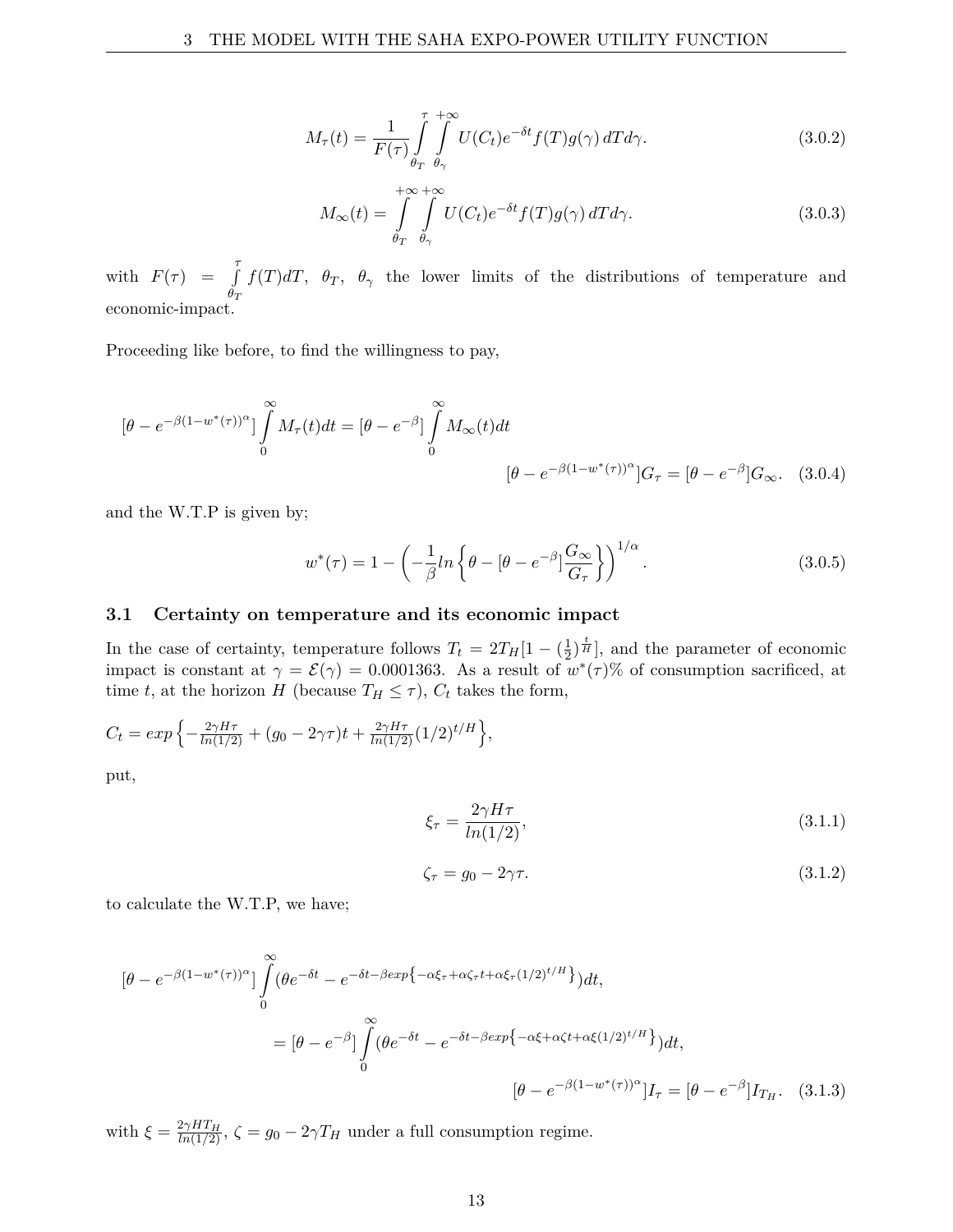We then have in this case that  $w^*(\tau)$  is given by;

$$
w^*(\tau) = 1 - \left(-\frac{1}{\beta}\ln\left\{\theta - \left[\theta - e^{-\beta}\right]\frac{I_{T_H}}{I_{\tau}}\right\}\right)^{1/\alpha}.\tag{3.1.4}
$$

### **3.2 Uncertainty on temperature and its economic impact**

In the case of uncertainty, like in Pindyck [1], everything is calculated as an expectation using the distributions of temperature and economic impact, and the W.T.P is given by  $(3.0.5)$ .

#### **3.3 Influences on W.T.P : the case of certainty.**

In the case of certainty, temperature follows  $T_t = 2T_H[1 - (\frac{1}{2})$  $\frac{1}{2}$  $\frac{1}{H}$  and varying the W.T.P for values of  $T_H$  at the horizon  $H = 100$ , we have in the figures which follow  $w^*(0)$ , the willingness to pay to keep  $T_t$  nil according to the different utility classes. We vary the parameters  $\alpha$ ,  $\beta$ ,  $\theta^{16}$ ,  $g_0$  and  $\delta$ , and i study how these affect the W.T.P .

#### **3.3.1 W.T.P** and  $T_H$ : the case D.A.R.A and D.R.R.A:  $\alpha < 0, \beta < 0$ .

This category represents the least risk averse agents, and with parameter values of  $\alpha$ =-0.3,  $\beta$ =-3.55,  $\theta = 2.33, g_0 = 0.015, 0.020, 0.025, \delta = 0$  we have:



Figure 3.1: W.T.P and temperature change  $T_H$ , the case D.A.R.A and D.R.R.A,  $\alpha$ =-0.3,  $\beta$ =-3.55, *θ*=2.33, *g*0=0.015, 0.020, 0.025, *δ*= 0.

We have that, the W.T.P remains proportional to temperature increases, such that at the horizon *H*, a greater value of  $T_H$  would produce a greater willingness to pay; similarly, the W.T.P remains inversely proportional to the initial G.D.P growth rate,  $g_0$ . For  $T_H = 10 °C$ ,  $g_0 = 0.015$ , Figure 3.1 tells us that, for the less averse person  $w^*(0) = 7\%$ .

#### **3.3.2** W.T.P and  $T_H$ : the case D.A.R.A and I.R.R.A:  $0 < \alpha < 1, \beta > 0$ .

This category represents the average risk averse agents, and with parameter values of  $\alpha$ =0.42,  $\beta$ =1.2,  $\theta = 2.33$ ,  $q_0 = 0.015$ , 0.020, 0.025,  $\delta = 0$  we have:

The W.T.P remains proportional to temperature increases, and inversely proportional to the initial G.D.P growth rate. For  $T_H = 10\degree \text{C}$ ,  $g_0 = 0.015$ , Figure 3.2 tells us that for the averagely less averse person  $w^*(0) = 2\%.$ 

<sup>&</sup>lt;sup>16</sup>We keep  $\theta$  constant at 2.33, since the exponential utility function is unique but for an affine transformation, the parameter  $\theta$  does not affect the characterization of social utility classes.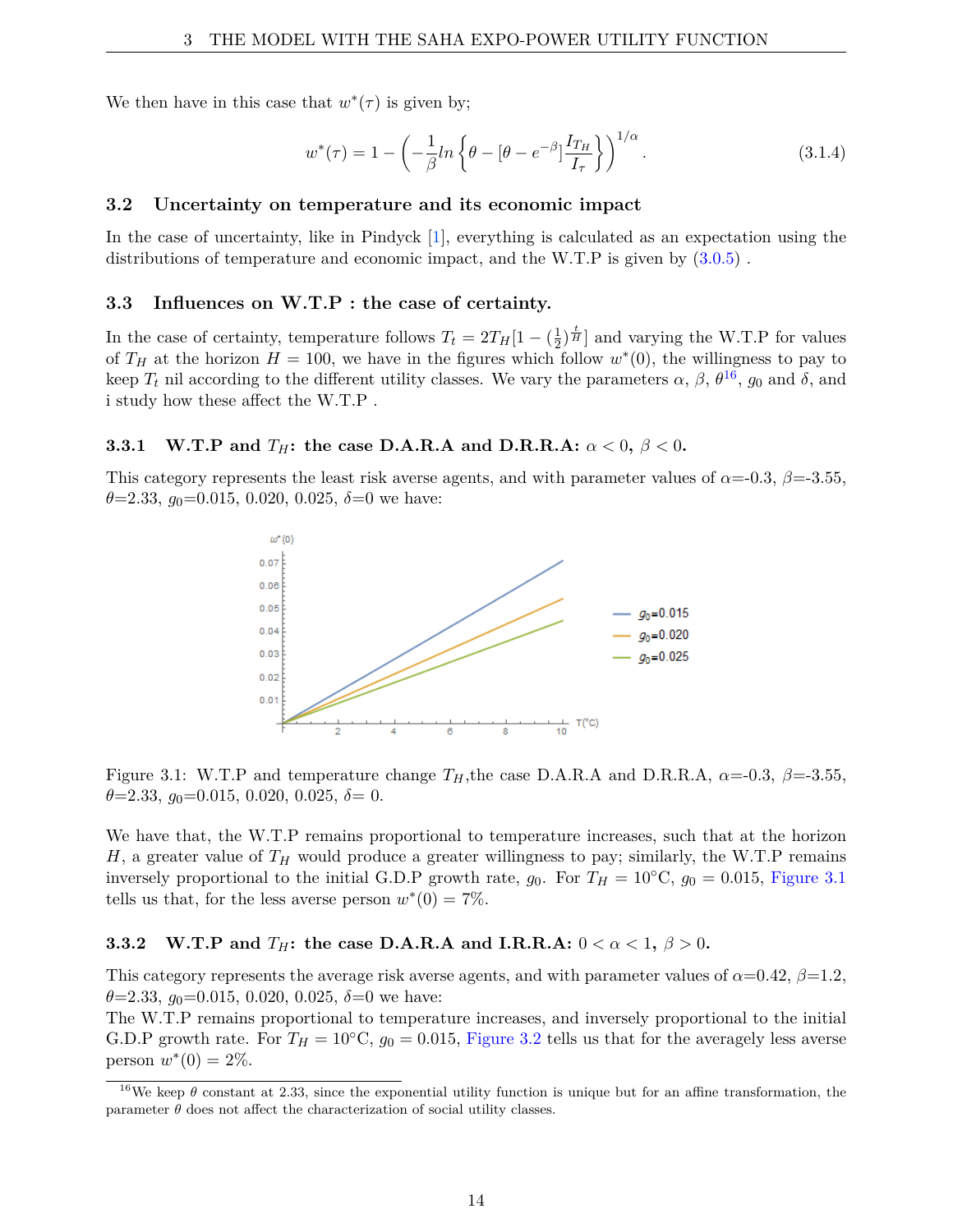

Figure 3.2: W.T.P and temperature change  $T_H$ , the case D.A.R.A and I.R.R.A,  $\alpha$ =0.42,  $\beta$ =1.2, *θ*=2.33 , *g*0=0.015, 0.020, 0.025, *δ*=0.

#### **3.3.3** W.T.P and  $T_H$ : the case C.A.R.A and I.R.R.A:  $\alpha = 1, \beta > 0$ .

This category represents the averagely more risk averse agents, and with parameter values of  $\alpha=1$ , *β*=1.2, *θ*=2.33, *g*0=0.015, 0.020, 0.025, *δ*=0, we have:



Figure 3.3: W.T.P and temperature change  $T_H$ , the case C.A.R.A and I.R.R.A,  $\alpha=1$ ,  $\beta=1.2$ ,  $\theta=2.33$ , *g*0=0.015, 0.020, 0.025, *δ*= 0.

The W.T.P remains proportional to temperature increases, and inversely proportional to the initial G.D.P growth rate. For  $T_H = 10\degree \text{C}$ ,  $g_0 = 0.015$ , Figure 3.3 tells us that for the averagely more averse individual  $w^*(0) = 0.17\%.$ 

### **3.3.4** W.T.P and  $T_H$ : the case I.A.R.A and I.R.R.A:  $\alpha > 1, \beta > 0$ .

This category represents the most risk averse agents, and with parameter values of  $\alpha=1.2$ ,  $\beta=1.2$ ,  $\theta$ =2.33,  $g_0$ =0.015, 0.020, 0.025,  $\delta$ =0, we have that W.T.P remains proportional to temperature increases, and inversely proportional to the initial G.D.P growth rate. For  $T_H = 10\degree \text{C}$ ,  $g_0 = 0.015$ , Figure 3.4 tells us that for the most averse individual  $w^*(0) = 0.09\%$ , and significantly below 1%.

### **3.4 Influences on W.T.P: the case of uncertainty.**

In the case of uncertainty, temperature and the economic-impact parameters follow the distributions of Figure 2.1 and Figure 2.2 respectively. Varying the W.T.P for values of  $\tau$  at the horizon  $H = 100$ , in the following charts, we have the calculation of  $w^*(\tau)$ , the willingness to pay to keep  $T_H \leq \tau$ , for different values of  $\tau$ . We vary the parameters  $\alpha$ ,  $\beta$ ,  $g_0$  and  $\delta$ , and study how these affect the W.T.P.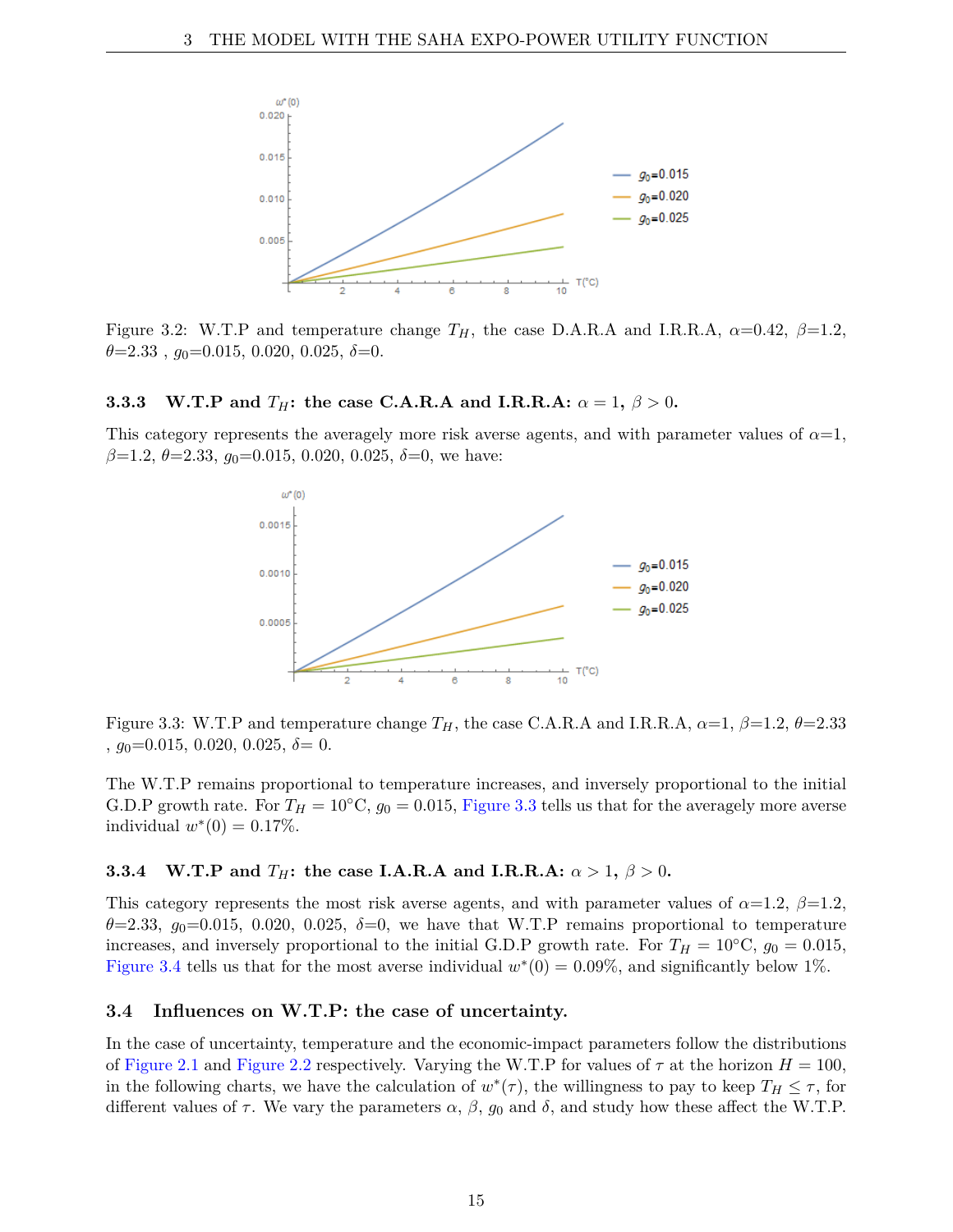

Figure 3.4: W.T.P and temperature change  $T_H$ , the case I.A.R.A and I.R.R.A,  $\alpha=1.2$ ,  $\beta=1.2$ ,  $\theta=2.33$ , *g*0=0.015, 0.020, 0.025, *δ*=0.

#### **3.4.1** W.T.P and  $\tau$ : the case D.A.R.A and D.R.R.A:  $\alpha < 0, \beta < 0$ .

For parameters values of  $\alpha$ =-0.2, -0.3,  $\beta$ =-3.55,  $\theta$ =2.33,  $g_0$ =0.019, 0.020, 0.021 and  $\delta$ =0, we have:



Figure 3.5: W.T.P and *τ* , the case D.A.R.A and D.R.R.A, *α*=-0.2, -0.3, *β*=-3.55, *θ*=2.33, *g*0=0.019, 0.020, 0.021,  $\delta = 0$ .

In Figure 3.5, for  $\alpha = -0.3$ ,  $\beta = -3.55$  and  $g_0 = 0.019$ , we have that the less averse individual would be willing to sacrifice  $w^*(0) = 2.3\%$ . If we take the values of  $\alpha = 0.2$  and  $g_0 = 0.020$ , the value of  $w^*(0)$ increases to 2.9%. We have that, for agents characterized by a DARA/DRRA utility, the W.T.P is proportional to  $\alpha$  and inversely proportional to  $g_0$  and  $\tau$ . In fact, for the D.A.R.A/D.R.R.A class,  $w^*(0)$  is terribly sensitive<sup>17</sup> to a decrease in  $g_0$ , and if  $g_0$  falls to 0.018,  $w^*(0)$  increases significantly to 16.4% in Figure 3.6.

#### **3.4.2** W.T.P and  $\tau$ : the case D.A.R.A and I.R.R.A:  $0 < \alpha < 1, \beta > 0$ .

For values of  $\alpha$ =0.35, 0.42,  $\beta$ =1.2,  $\theta$ =2.33,  $g_0$ =0.019, 0.020, 0.021 and  $\delta$ =0, we have: In Figure 3.7, with parameter values of  $\alpha=0.42$ ,  $\beta=1.2$  and  $g_0=0.019$ ,  $w^*(0)=0.3\%$ , and if  $\alpha$  is reduced to 0.35, for  $g_0=0.020$  and the same value of  $\beta$ ,  $w^*(0)$  inceases to 0.44%. We have, in this utility class, that the W.T.P is inversely proportional to  $\alpha$ ,  $\tau$  and  $g_0$ .

## **3.4.3** W.T.P and  $\tau$ : the case C.A.R.A and I.R.R.A:  $\alpha = 1, \beta > 0$ .

For values of  $\alpha = 1$ ,  $\beta = 1.2$ ,  $\theta = 2.33$ ,  $g_0 = 0.019$ , 0.020, 0.021 and  $\delta = 0$ , we have in Figure 3.8, for  $g_0=0.020$  and  $\beta=1.2$ , that  $w^*(0)=0.025\%$ . Since  $\alpha$  is constant in this case, to know how the W.T.P

<sup>&</sup>lt;sup>17</sup>if for example  $g_0$  decreases to 15% we have values of  $w^*(0)$  close to 100%, which doesn't translate into a climate policy, reason why we took the initial value of *g*<sup>0</sup> at 0.019, which is very close to its expected value of 0.020 .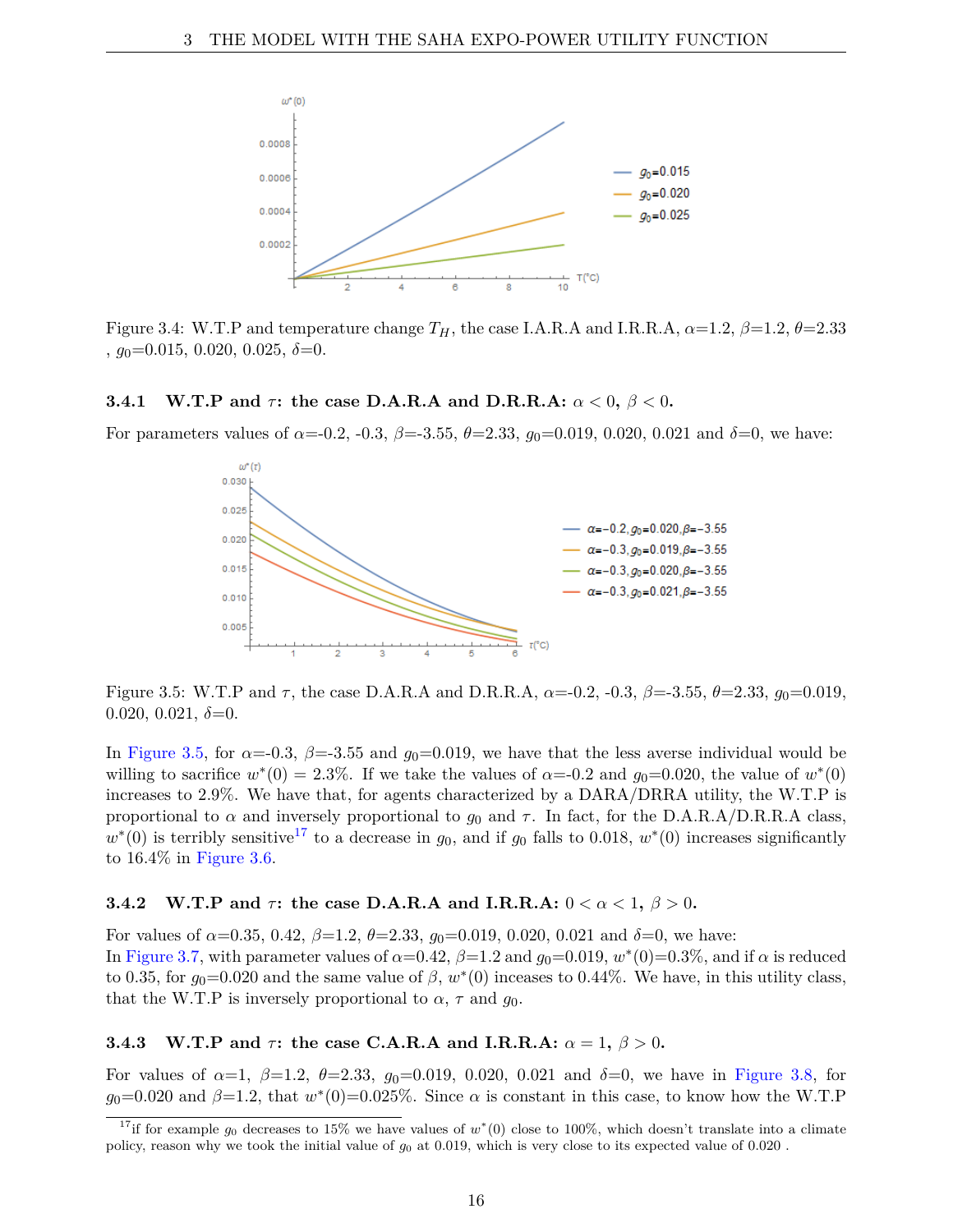

Figure 3.6: W.T.P and *τ* , the case D.A.R.A and D.R.R.A, *α*=-0.3, *β*=-3.55, *θ*=2.33 , *g*0=0.01801, 0.01802, 0.01803, *δ*=0.



Figure 3.7: W.T.P and  $\tau$ , the case D.A.R.A and I.R.R.A,  $\alpha$ =0.35, 0.42,  $\beta$ =1.2,  $\theta$ =2.33,  $g_0$ =0.019, 0.020, 0.021,  $\delta = 0$ .

behaves with respect to increases in  $\alpha$ , we shall see, in the next figure, how for  $\alpha > 1$ , the W.T.P decreases; So the W.T.P remains inversely proportional to  $\alpha$ ,  $\tau$  and  $g_0$ . For the variation with respect to *β*, we shall see later that W.T.P is also inversely proportional to *β*.



Figure 3.8: W.T.P and *τ* ,the case C.A.R.A and I.R.R.A, *α*=1, *β*=1.2, *θ*=2.33, *g*0=0.019, 0.020, 0.021,  $\delta = 0$ .

#### **3.4.4** W.T.P and  $\tau$ : the case I.A.R.A and I.R.R.A:  $\alpha > 1, \beta > 0$ .

In this case, we progressively fall into the most averse utility class, IARA/IRRA ; and we get the lowest values of W.T.P . For values of *α*=1.07, 1.2, *β*=1.2, *θ*=2.33, *g*0=0.019, 0.020, 0.021 and *δ*=0, we have: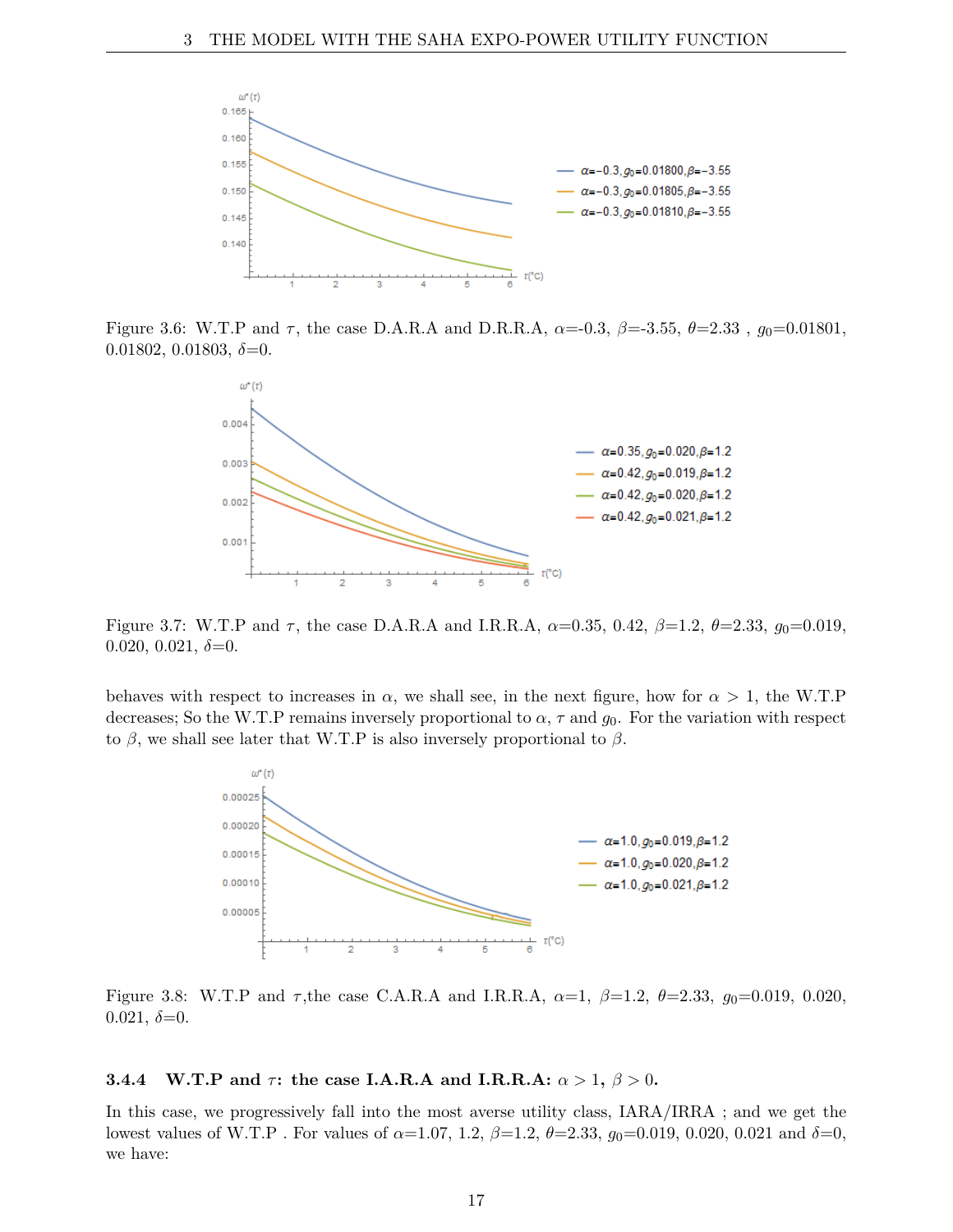

Figure 3.9: W.T.P and *τ* , the case I.A.R.A and I.R.R.A, *α*=1.07, 1.2, *β*=1.2, *θ*=2.33, *g*0=0.019,  $0.020, 0.021, \delta = 0.$ 

and we see in Figure 3.9 that if  $\alpha$  is reduced from 1.2 to 1.07, with the same value of  $\beta$ ,  $w^*(0)$ increases from 0.015% to 0.018%. We therefore have in this case as seen above, that the W.T.P is inversely proportional to  $\alpha$ ,  $\tau$  and  $g_0$ .

#### **3.4.5 W.T.P** and  $\alpha$ :  $\mathcal{E}(T)=3$  and 5: the case D.A.R.A and D.R.R.A:  $\alpha < 0, \beta < 0$ .

For the DARA/DRRA class, with  $\mathcal{E}(T)=3$ , the least averse class (if not at all), we get values of  $w^*(3)$ close to a 100% for values of  $\alpha < 0.35$ , for  $\delta = 0.01$  ( $\alpha < 0.33$ , for  $\delta = 0.$ ).



Figure 3.10: W.T.P and  $\tau=3$ , the case D.A.R.A and D.R.R.A,  $\beta=3.55$ ,  $\theta=2.33$ ,  $q_0=0.020$ ,  $\delta=0$ , 0.01.

Above, in the DARA/DRRA frame, we said that the W.T.P is directly proportional to  $\alpha$ , but this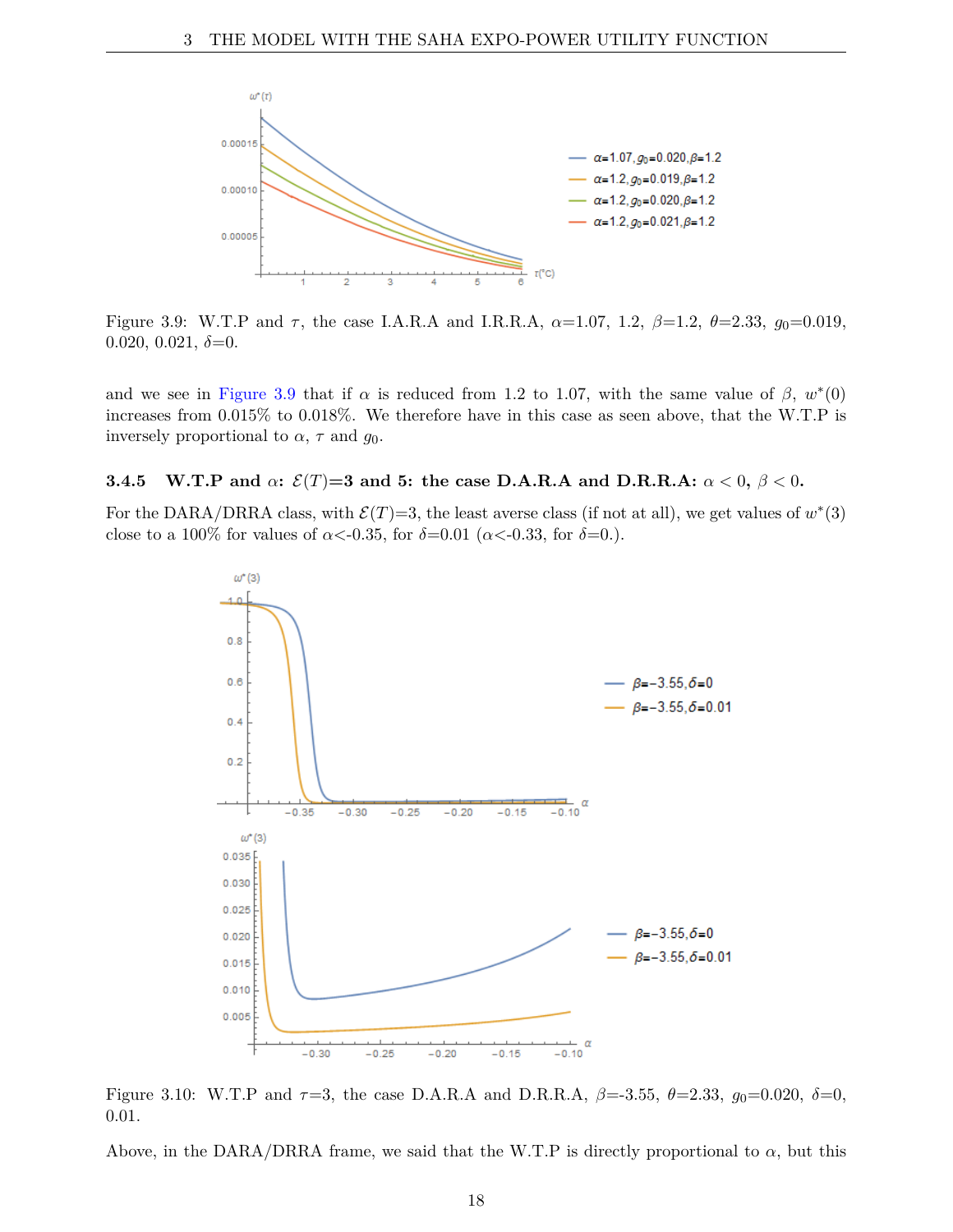is not always the case. In fact, for some small values of  $\alpha$ , the W.T.P is inversely proportional, and then there is bifurcation, and the W.T.P becomes directly proportional. In Figure 3.10, for a variation of values of  $\alpha$ , with  $\beta$  constant at -3.55,  $g_0=0.020$ , for  $\delta=0$ , the W.T.P is inversely proportional to  $\alpha$  until  $\alpha$ =-0.31, then proportional thereafter (for  $\delta$ =0.01, until  $\alpha$ =-0.33, then proportional thereafter).

Moreover, for the case DARA/DRRA, just as in the C.R.R.A frame, an increase in the utility discount rate,  $\delta$ , would reduce the W.T.P; we will see that this is not always the case for other utility classes.

If we increase  $\mathcal{E}(T)$  to 5, with the same parameter values, we can see in Figure 3.11 that the two curves of  $w^*(3)$  have risen; from 3.4% to 6.4% for  $\delta$ =0.01,  $\alpha$  around -0.34 (for  $\delta$ =0,  $\alpha$  around -0.325). We see that an increase of  $\mathcal{E}(T)$  leads to an increase of  $w^*(3)$ .



Figure 3.11: W.T.P and *τ*=3,the case D.A.R.A and D.R.R.A, E(*T*)=5, *β*=-3.55, *θ*=2.33, *g*0=0.020, *δ*=0, 0.01.

#### **3.4.6** W.T.P and  $\alpha$ :  $\mathcal{E}(T)=3$  and 5: the case D.A.R.A and I.R.R.A:  $0 < \alpha < 1, \beta > 0$ .

For the case DARA/IRRA, with  $\mathcal{E}(T)=3$ , the averagely least averse class, we obtain values of  $w^*(3)$ around 1%. For values of *α* in (0,1), with *β* constant at 1.2,  $g_0=0.020$ ,  $\delta=0$  and 0.01, we have:



Figure 3.12: W.T.P and *τ*=3, the case D.A.R.A and I.R.R.A, *β*=1.2, *θ*=2.33, *g*0=0.020, *δ*=0, 0.01.

Unlike the case DARA/DRRA, here, the W.T.P is always inversely proportional to alpha and an increased utility discount rate,  $\delta$ , can either increase or decrease the W.T.P; in Figure 3.12, although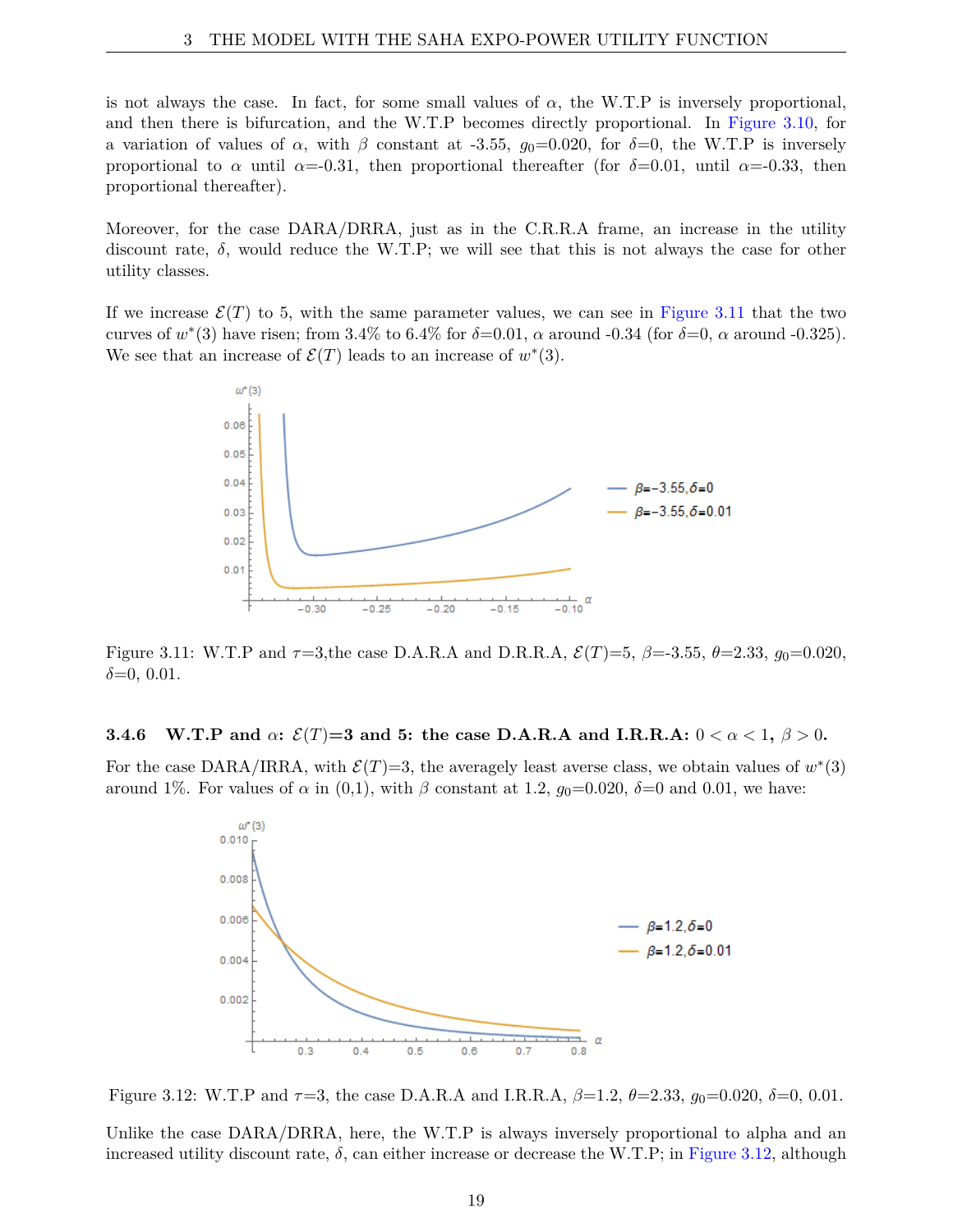

Figure 3.13: W.T.P and  $\tau=3$ , the case D.A.R.A and I.R.R.A,  $\mathcal{E}(T)=5$ ,  $\beta=1.2$ ,  $\theta=2.33$ ,  $g_0=0.020$ , *δ*=0, 0.01.

*δ* is increased from 0 to 0.01, for  $\alpha < 0.26$ ,  $w^*(3)$  is decreased, and for  $\alpha > 0.26$ ,  $w^*(3)$  is increased.

If we increase  $\mathcal{E}(T)$  to 5, in Figure 3.13, with the same parameter values, we see that  $w^*(3)$  is proportional to  $\mathcal{E}(T)$ .

#### **3.4.7** W.T.P and  $\alpha$ :  $\mathcal{E}(T)=3$  and 5: the case C.A.R.A and I.R.R.A:  $\alpha = 1, \beta > 0$ .

For the CARA/IRRA frame, with  $\mathcal{E}(T)=3$ , the averagely more averse class,  $\alpha$  is constant at 1 and *β* varies for positive values. For *β* varying in [0.2,1.2],  $g_0=0.020$ ,  $\delta=0$  et 0.01, we have:



Figure 3.14: W.T.P and *τ*=3, the case C.A.R.A and I.R.R.A, *α*=1, *θ*=2.33, *g*0=0.020, *δ*=0, 0.01.

We find that the W.T.P is inversely proportional to  $\beta$  but directly proportional to  $\delta$  because in Figure 3.14, an increase in the utility discount rate,  $\delta$ , increases the W.T.P.

If we increase  $\mathcal{E}(T)$  to 5, with the same parameter values, we have: and likewise, we see that  $w^*(3)$  is proportional to  $\mathcal{E}(T)$ .

#### **3.4.8** W.T.P and  $\alpha$ :  $\mathcal{E}(T)=3$  and 5: the case I.A.R.A and I.R.R.A:  $\alpha > 1$ ,  $\beta > 0$ .

When we take values of  $\alpha > 1$ , for  $\beta$  positive, we fall into the most averse utility class, IARA/IRRA, and we get the least values of  $w^*(3)$ . For  $\alpha$  varying in [1.001,1.8],  $g_0=0.020, \delta=0$  et 0.01, we get: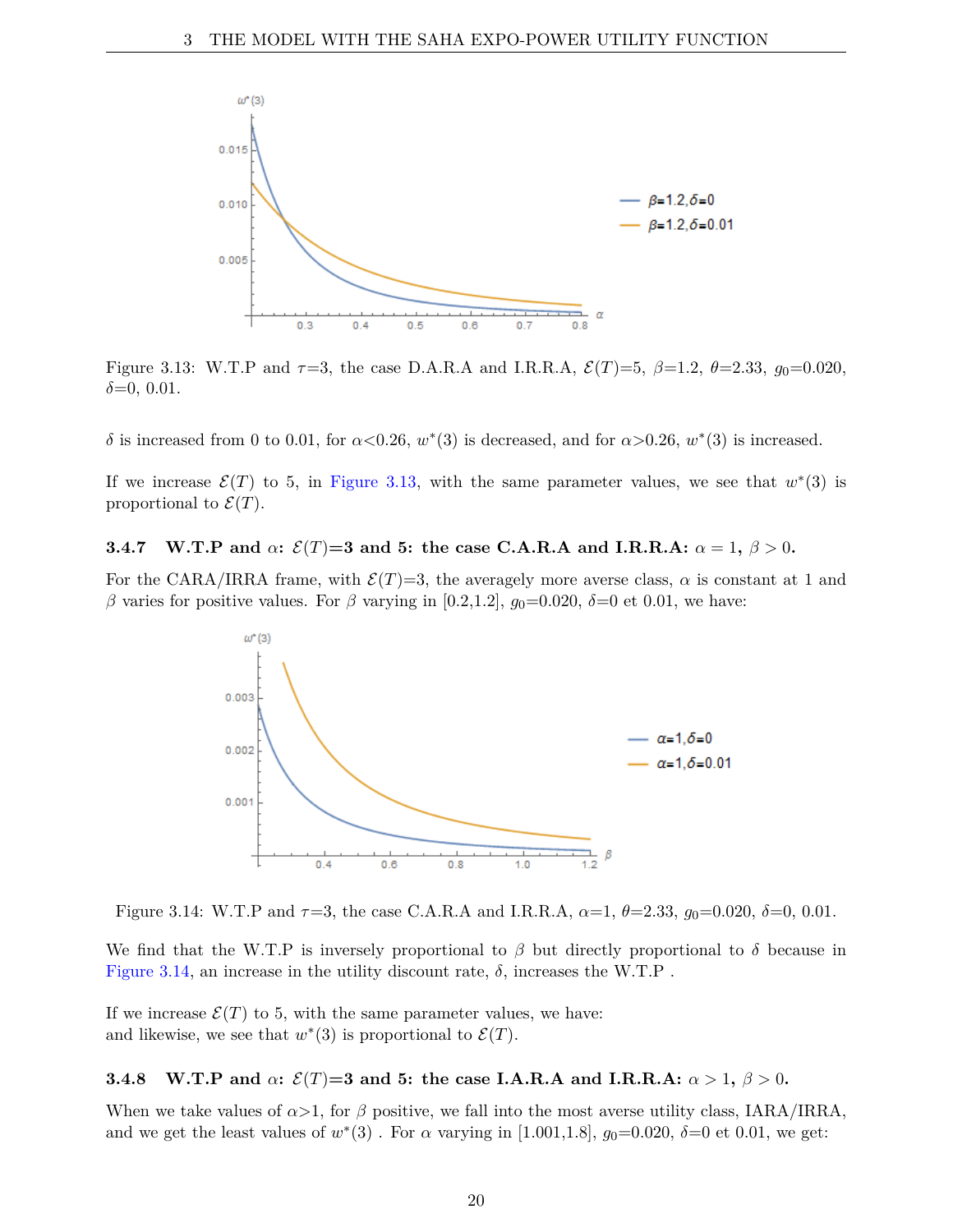

Figure 3.15: W.T.P and  $\tau=3$ , the case C.A.R.A and I.R.R.A,  $\mathcal{E}(T)=5$ ,  $\alpha=1$ ,  $\theta=2.33$ ,  $g_0=0.020$ ,  $\delta=0$ , 0.01.



Figure 3.16: W.T.P and *τ*=3, the case I.A.R.A and I.R.R.A, *β*=1.2, *θ*=2.33, *g*0=0.020, *δ*=0, 0.01.

For this case we find that W.T.P is inversely proportional to  $\alpha$ , and like before, directly proportional to  $\delta$  because in Figure 3.16, an increase of the utility discount rate,  $\delta$ , increases W.T.P.

If we increase<sup>18</sup>  $\mathcal{E}(T)$  to 5 with the same parameter values, we get that  $w^*(3)$  is proportional to  $\mathcal{E}(T)$ .

#### **3.4.9** W.T.P,  $\mathcal{E}(T)$  and  $SD(T)$ .

In order to discover between certain and uncertain events, which affect the most the W.T.P for each subclass, in what follows, we calculate the W.T.P for changes in expectation and standard deviation of temperature<sup>19</sup>; expectation, which is our grasp of certainty, and the standard deviation, of uncertainty, will vary one in turn (holding the other constant each time), and we shall observe the W.T.P produced. We shall also calculate, for the same value of W.T.P, the corresponding expectation/standard-deviation couple; as well, we shall calculate the sensitivity of the W.T.P with respect to changes in  $\mathcal{E}(T)$  and  $SD(T)$  ( $\partial w^*/\partial \mathcal{E}(T)$  and  $\partial w^*/\partial SD$ ). For all these different cases, we shall calculate the marginal rate of substitution<sup>20</sup>, M.R.S, between expectation/standard-deviation, treating expectation and standard-deviation as economic goods, and we would finally be able to decide which of the two influences the most the W.T.P of economic agents.

<sup>&</sup>lt;sup>18</sup>Why increase the expectation value?: Because a recent study like Sokolov et al.  $[18]$ , suggests expected temperature values around 4-5◦C at the horizon 2100.

 $19$ The parameter for economic impact held constant at its expected value of 0.0001363, as in Pindyck [1].

<sup>&</sup>lt;sup>20</sup>M.R.S=- $(\partial w^*/\partial SD)/(\partial w^*/\partial \mathcal{E}(T))$ .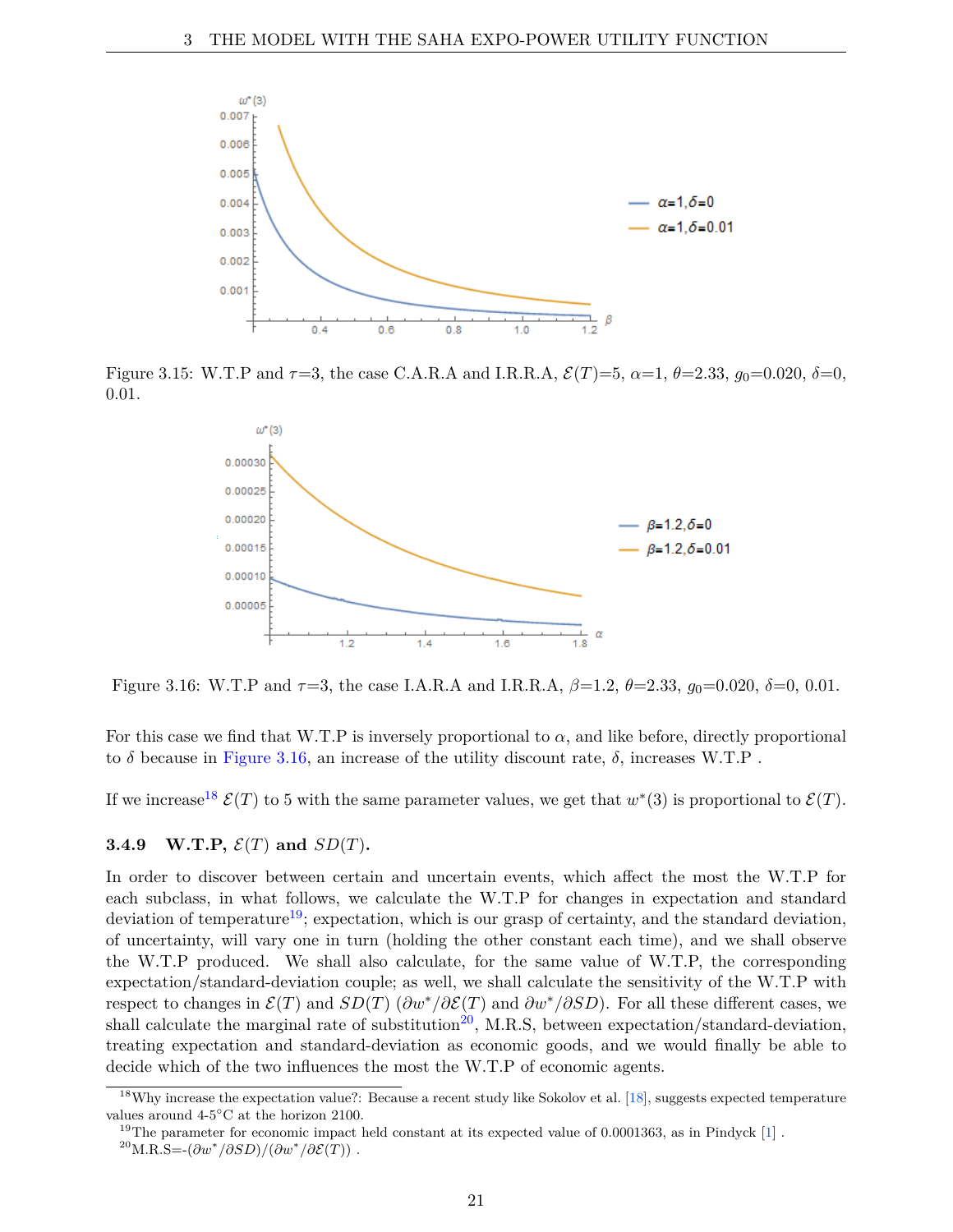

Figure 3.17: W.T.P and  $\tau=3$ , the case I.A.R.A and I.R.R.A,  $\mathcal{E}(T)=5$ ,  $\beta=1.2$ ,  $\theta=2.33$ ,  $g_0=0.020$ , *δ*=0, 0.01.

## **3.4.10** W.T.P,  $\mathcal{E}(T)$  and  $SD(T)$ :  $\mathcal{E}(T)=3$  and  $4$ : the case D.A.R.A and D.R.R.A:  $\alpha < 0$ ,  $\beta < 0$ .

For values of  $\mathcal{E}(T)=3$ ,  $\alpha=-0.3$ ,  $\beta=-3.55$ ,  $\theta=2.33$ ,  $g_0=0.020$  et  $\delta=0$ , we are in the DARA/DRRA class. In Table 3.2, we calculate  $w^*(0)$  (the willingness to pay to prevent any increase of temperature) for changes in the mean and standard-deviation of temperature distribution. In the first part, the standard deviation is maintained at 2.12 and the mean varies, then it is the mean that is held constant at 3.0 and the standard deviation varies; finally, the third part shows combinations of mean and standard deviation which produce the same W.T.P of 0.0179.

| $\mathcal{E}(T)$          | SD(T)            | $w^*(0)$ | $\partial w^* / \partial \mathcal{E}(T)$ | $\partial w^* / \partial SD$ | M.R.S   |
|---------------------------|------------------|----------|------------------------------------------|------------------------------|---------|
| $1.2^{\circ}$ C           | $2.12^{\circ}$ C | 0.0032   | 0.0018                                   | 0.0070                       | $-2.20$ |
| $3.0^{\circ}$ C           | $2.12^{\circ}$ C | 0.0179   | 0.0038                                   | 0.0081                       | $-2.13$ |
| $4.8^{\circ}$ C           | $2.12^{\circ}$ C | 0.0257   | 0.0045                                   | 0.0088                       | $-1.97$ |
| $6.6^{\circ}$ C           | $2.12^{\circ}$ C | 0.0342   | 0.0050                                   | 0.0089                       | $-1.76$ |
|                           |                  |          |                                          |                              |         |
| $3.0^{\circ}$ C           | $1.53^{\circ}$ C | 0.0107   | 0.0021                                   | 0.0172                       | $-7.91$ |
| $3.0^{\circ}$ C           | 2.12             | 0.0179   | 0.0038                                   | 0.0081                       | $-2.13$ |
| $3.0^{\circ}$ C           | $3.5^{\circ}$ C  | 0.0259   | 0.0043                                   | 0.0060                       | $-1.39$ |
| $3.0^{\circ}$ C           | $4.5^{\circ}$ C  | 0.0305   | 0.0064                                   | 0.0190                       | $-2.94$ |
|                           |                  |          |                                          |                              |         |
| $4.2^{\circ}$ C           | $1.7^{\circ}$ C  | 0.0179   | 0.0036                                   | 0.0166                       | $-4.53$ |
| $3.0^{\circ}$ C           | 2.12             | 0.0179   | 0.0038                                   | 0.0081                       | $-2.13$ |
| $1.0^{\circ}$ C           | $3.45^{\circ}$ C | 0.0179   | 0.0033                                   | 0.0022                       | $-0.66$ |
| $0.2^{\circ}$ C           | $3.45^{\circ}$ C | 0.0179   | 0.0046                                   | 0.0036                       | $-0.78$ |
| $0.11^{\circ}$ C          | $4.12^{\circ}$ C | 0.0179   | 0.0048                                   | 0.0180                       | $-3.73$ |
| $4.922^{\circ}\mathrm{C}$ | $1.554$ °C       | 0.0179   | 0.0041                                   | 0.0240                       | $-5.81$ |

Table 3.2: W.T.P, changes in  $\mathcal{E}(T)$  and  $SD(T)$ .  $\gamma = \mathcal{E}(\gamma) = 0.0001363$ ,  $\mathcal{E}(T) = 3$ .  $\alpha = -0.3$ ,  $\beta = -3.55$ ,  $\theta = 2.33$ ,  $g_0 = 0.020$  and  $\delta = 0$ .

Apart from extreme values of  $\mathcal{E}(T)$  and  $SD(T)$ ,  $\partial w^*/\partial \mathcal{E}(T)$  is contained in the range 0.0018-0.0064 and *∂w*∗*/∂SD* in 0.0022-0.0240, in such a way that the M.R.S lies between -1 and -3.75. We can see that the M.R.S oscillates between small and large values; in Figure 3.18 from -5.81 for (1.55,4.92)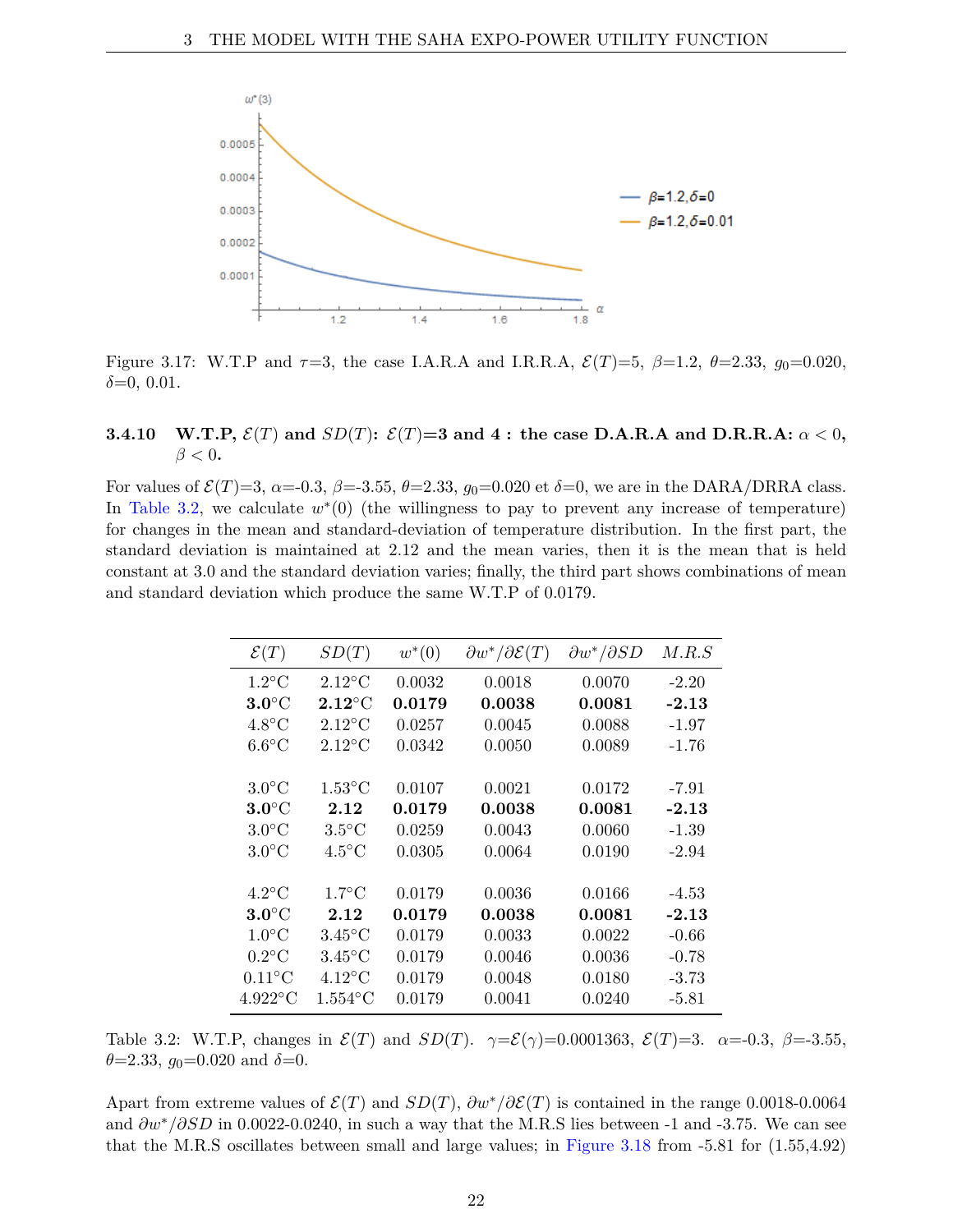to -2.13 for  $(2.12,3.0)$  and -3.73 for  $(4.12,0.11)^{21}$ , incrementing the expectation of the temperature distribution to 4.0◦C, we have the iso-W.T.P curves in Figure 3.18 and we can see how the W.T.P is directly proportional to changes in the mean. The fact that the M.R.S is large in absolute value for small values of standard deviation shows us how major changes in the mean are equivalent in terms of welfare, to small changes in the standard deviation (The average doubles from 2.5 to 5, the standard deviation reduces only by 0.8 but still producing the same W.T.P of 0.0179). The top curve shows combinations of mean and standard deviation for which the W.T.P is 0.0221, this value of the W.T.P results in keeping the standard deviation at  $2.12\textdegree C$ , but incrementing the mean to  $4\textdegree C$ .



Figure 3.18: Iso-W.T.P curves,  $w^*(0) = 0.0179$  ( $\mathcal{E}(T) = 3$ ) and  $w^*(0) = 0.0221$  ( $\mathcal{E}(T) = 4.0 °C$ );  $\alpha = -0.3$ , *β*=-3.55, *θ*=2.33, *g*0=0.020 and *δ*=0.

## **3.4.11** W.T.P,  $\mathcal{E}(T)$  and  $SD(T)$ :  $\mathcal{E}(T)=3$ : the case D.A.R.A and I.R.R.A:  $0 < \alpha < 1$ ,  $\beta > 0$ .

We have, for  $\mathcal{E}(T)=3$  and parameter values of  $\alpha=0.42$ ,  $\beta=1.2$ ,  $\theta=2.33$ ,  $g_0=0.020$  and  $\delta=0$ , as before in Table 3.3 results for the DARA/IRRA class. *∂w*∗*/∂*E(*T*) lies within 0.0008-0.0134 and *∂w*∗*/∂SD* within 0.0002-0.0603, in such a way that the M.R.S should lie within -0.3 and -5. We can notice that the M.R.S oscillates between small and large values; in Figure 3.19 from -16.81 for (1.54,4.78) to -2.27 for (2.12,3.0) and -12.27 for (3.81,0.67).

The fact that the M.R.S is large in absolute value for small values of the standard deviation shows us how major changes in the mean are equivalent, in terms of welfare, to small changes in the standard deviation (The mean doubles from 2.5 to 5, the standard deviation reduces only by 1.5 but producing the same W.T.P of 0.0027). We have the corresponding iso-W.T.P curve,

**3.4.12** W.T.P:  $\mathcal{E}(T)$  and  $SD(T)$ :  $\mathcal{E}(T)=3$ : the case C.A.R.A and I.R.R.A:  $\alpha = 1, \beta > 0$ .

For parameter values of  $\alpha=1$ ,  $\beta=1.2$ ,  $\theta=2.33$ ,  $g_0=0.020$  and  $\delta=0$ , we are in the CARA/IRRA class. In Table 3.4, *∂w*∗*/∂*E(*T*) lies within -0.0165-0.0055 and *∂w*∗*/∂SD* within -0.0876-0.0087, in such

<sup>&</sup>lt;sup>21</sup>for *T*=4.0°C, from -4.9 for (1.628,5.511) to -1.45 for (2.12,3.0) and -0.45 for (4.839,0.327).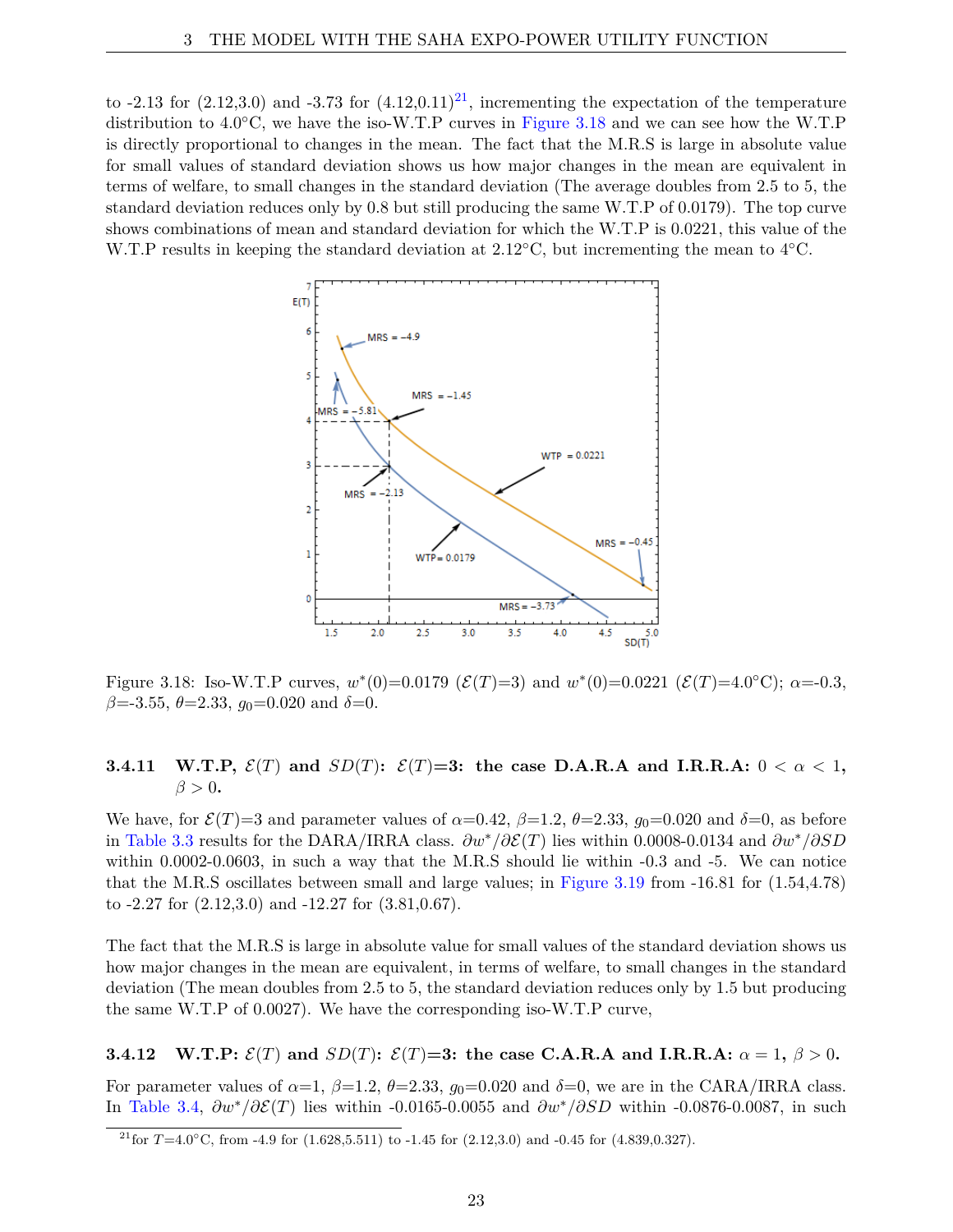| $\mathcal{E}(T)$ | SD(T)             | $w^*(0)$ | $\partial w^* / \partial \mathcal{E}(T)$ | $\partial w^* / \partial SD$ | M.R.S    |
|------------------|-------------------|----------|------------------------------------------|------------------------------|----------|
| $1.2$ °C         | $2.12^{\circ}$ C  | 0.0018   | 0.0026                                   | 0.0017                       | $-0.67$  |
| $3.0^{\circ}$ C  | $2.12^{\circ}$ C  | 0.0027   | 0.0011                                   | 0.0026                       | $-2.27$  |
| $5.2^{\circ}$ C  | $2.12^{\circ}$ C  | 0.0042   | 0.0017                                   | 0.0020                       | $-1.15$  |
| $5.8^{\circ}$ C  | $2.12^{\circ}$ C  | 0.0046   | 0.0023                                   | 0.0023                       | $-1$     |
|                  |                   |          |                                          |                              |          |
| $3.0^{\circ}$ C  | $1.53^{\circ}$ C  | 0.0018   | 0.0134                                   | 0.0108                       | $-0.81$  |
| $3.0^{\circ}$ C  | $2.12^{\circ}$ C  | 0.0027   | 0.0011                                   | $\boldsymbol{0.0026}$        | $-2.27$  |
| $3.0^{\circ}$ C  | $2.117^{\circ}$ C | 0.0027   | 0.0011                                   | 0.0037                       | $-3.30$  |
|                  |                   |          |                                          |                              |          |
| $4.78^{\circ}$ C | $1.54^{\circ}$ C  | 0.0027   | 0.0008                                   | 0.0145                       | $-16.58$ |
| $4.8^{\circ}$ C  | $1.53^{\circ}$ C  | 0.0027   | 0.0019                                   | 0.0002                       | $-0.14$  |
| $4.2^{\circ}$ C  | $1.66^{\circ}$ C  | 0.0027   | 0.0008                                   | 0.0037                       | $-4.22$  |
| $3.0^{\circ}$ C  | $2.12^{\circ}$ C  | 0.0027   | 0.0011                                   | $\boldsymbol{0.0026}$        | $-2.27$  |
| $0.6^{\circ}$ C  | $3.85^{\circ}$ C  | 0.0027   | 0.0064                                   | 0.0414                       | $-6.46$  |
| $0.67$ °C        | $3.81^{\circ}$ C  | 0.0027   | 0.0049                                   | 0.0603                       | $-12.27$ |

Table 3.3: W.T.P, changes in  $\mathcal{E}(T)$  and  $SD(T)$ .  $\gamma = \mathcal{E}(\gamma) = 0.0001363$ ,  $\mathcal{E}(T) = 3$ .  $\alpha = 0.42$ ,  $\beta = 1.2$ ,  $\theta = 2.33$ ,  $g_0 = 0.020$  and  $\delta = 0$ .



Figure 3.19: Iso-W.T.P curve,  $w^*(0) = 0.0027$  ( $\mathcal{E}(T) = 3.0$ °C);  $\alpha = 0.42$ ,  $\beta = 1.2$ ,  $\theta = 2.33$ ,  $g_0 = 0.020$  and *δ*=0.

a way that the M.R.S is within -5 and -2. We can see that the M.R.S oscillates between low and high values; in Figure 3.20 from -2.44 for  $(1.54, 4.122)$  to -0.57 for  $(2.12, 3.0)$  and -0.34 for  $(2.9214, 2.0)$ .

Similarly as before, we have larger (in absolute value) M.R.S values for small standard deviation values.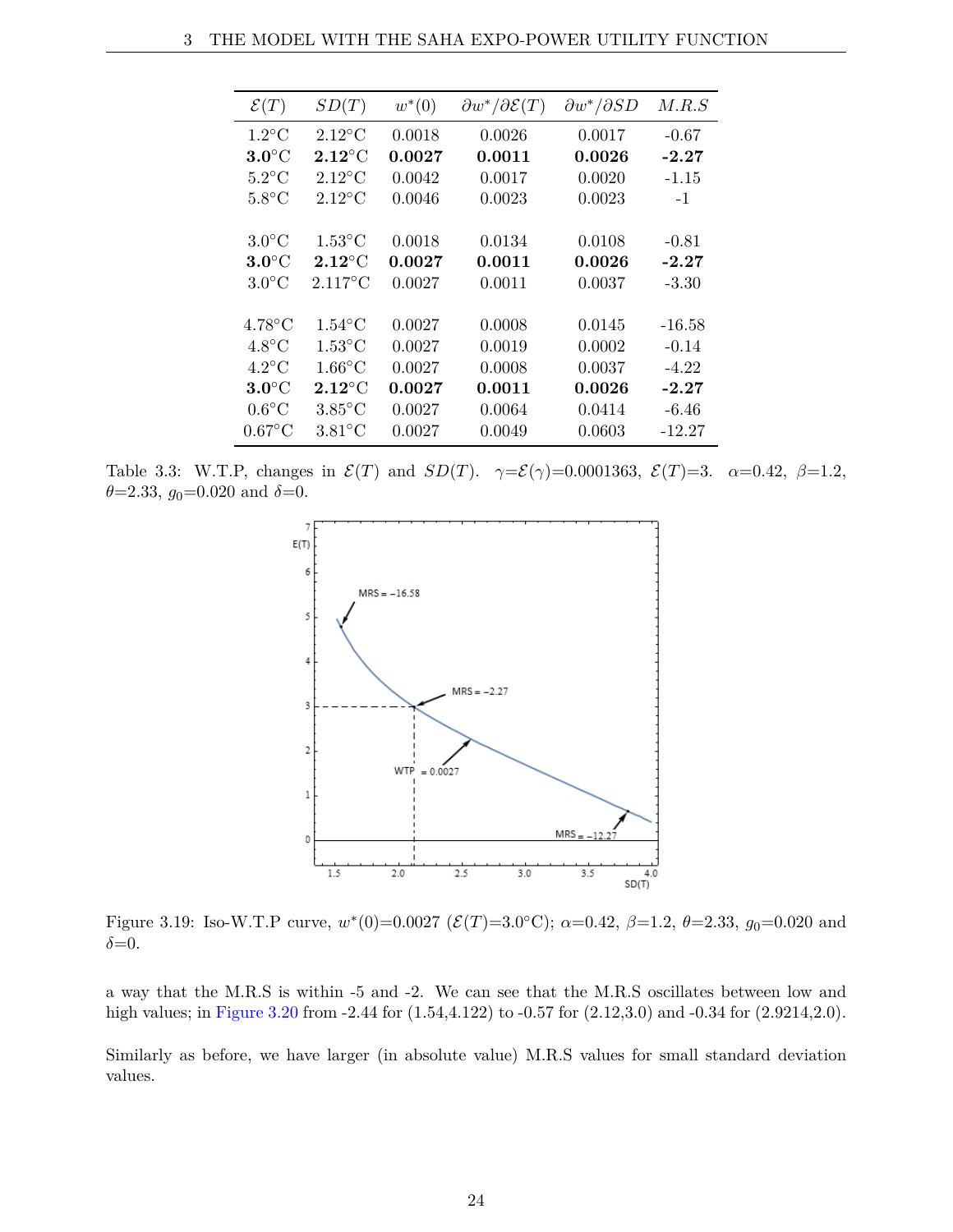

Figure 3.20: Iso-W.T.P curve,  $w^*(0) = 0.0002$  ( $\mathcal{E}(T) = 3.0$ °C);  $\alpha = 1, \beta = 1.2, \theta = 2.33, g_0 = 0.020$  and  $\delta = 0$ .

| $\mathcal{E}(T)$     | SD(T)            | $w^*(0)$              | $\partial w^* / \partial \mathcal{E}(T)$ | $\partial w^* / \partial SD$ | M.R.S    |
|----------------------|------------------|-----------------------|------------------------------------------|------------------------------|----------|
| $1.2^{\circ}$ C      | $2.12^{\circ}$ C | 0.0002                | 0.0008                                   | 0.0001                       | $-0.13$  |
| $3.0^{\circ}$ C      | $2.12^{\circ}$ C | 0.0002                | 0.0008                                   | 0.0004                       | $-0.57$  |
| $5.2$ °C             | $2.12^{\circ}$ C | 0.0004                | $-0.0001$                                | $-0.0002$                    | $-1.83$  |
| $7.0^{\circ}$ C      | $2.12^{\circ}$ C | 0.0005                | $-0.0003$                                | $-0.0008$                    | $-2.45$  |
|                      |                  |                       |                                          |                              |          |
| $3.0^{\circ}$ C      | $1.53^{\circ}$ C | 0.0002                | 0.0055                                   | 0.0047                       | $-0.87$  |
| $3.0^{\circ}$ C      | $2.12^{\circ}$ C | 0.0002                | 0.0008                                   | 0.0004                       | $-0.57$  |
| $3.0^{\circ}$ C      | $4.5^{\circ}$ C  | 0.0004                | $-0.0165$                                | $-0.0876$                    | $-5.29$  |
| $3.0^{\circ}$ C      | $3.5^{\circ}$ C  | 0.0003                | $-0.0003$                                | $-0.0067$                    | $-18.42$ |
|                      |                  |                       |                                          |                              |          |
| $2.0^{\circ}$ C      | $2.9214$ °C      | 0.0002                | 0.0011                                   | 0.0003                       | $-0.34$  |
| $3.8^{\circ}$ C      | $1.64$ °C        | 0.0002                | 0.0002                                   | 0.0008                       | $-4.58$  |
| $4.122\textdegree C$ | $1.54$ °C        | 0.0002                | 0.0035                                   | 0.0087                       | $-2.44$  |
| $3.0^{\circ}$ C      | $2.12^{\circ}$ C | $\boldsymbol{0.0002}$ | 0.0008                                   | 0.0004                       | $-0.57$  |
| $1.0^{\circ}$ C      | $3.679$ °C       | 0.0002                | $-0.0013$                                | $-0.0108$                    | $-1.86$  |

Table 3.4: W.T.P, changes in  $\mathcal{E}(T)$  and  $SD(T)$ .  $\gamma = \mathcal{E}(\gamma) = 0.0001363$ ,  $\mathcal{E}(T) = 3$ .  $\alpha = 1$ ,  $\beta = 1.2$ ,  $\theta = 2.33$ ,  $g_0$ =0.020 and  $\delta$ =0.

### **3.4.13** W.T.P:  $\mathcal{E}(T)$  and  $SD(T)$ :  $\mathcal{E}(T)=3$ : the case I.A.R.A and I.R.R.A:  $\alpha > 1$ ,  $\beta > 0$ .

For parameter values of  $\alpha=1.2$ ,  $\beta=1.2$ ,  $\theta=2.33$ ,  $g_0=0.020$  and  $\delta=0$ , we are in the IARA/IRRA class. In Table 3.5, *∂w*∗*/∂*E(*T*) lies within -0.0016-0.0008 and *∂w*∗*/∂SD* within -0.0266-0.0341, in such a way that the M.R.S lies within -17 and -47. We can see occasional jumps in the M.R.S in Figure 3.21 for large values of standard deviation, which explains why sometimes averse people do not care about the certainty in the predictions of economic analysis. Although we get this result, in general the slope increases more significantly for small values of standard deviation, as above.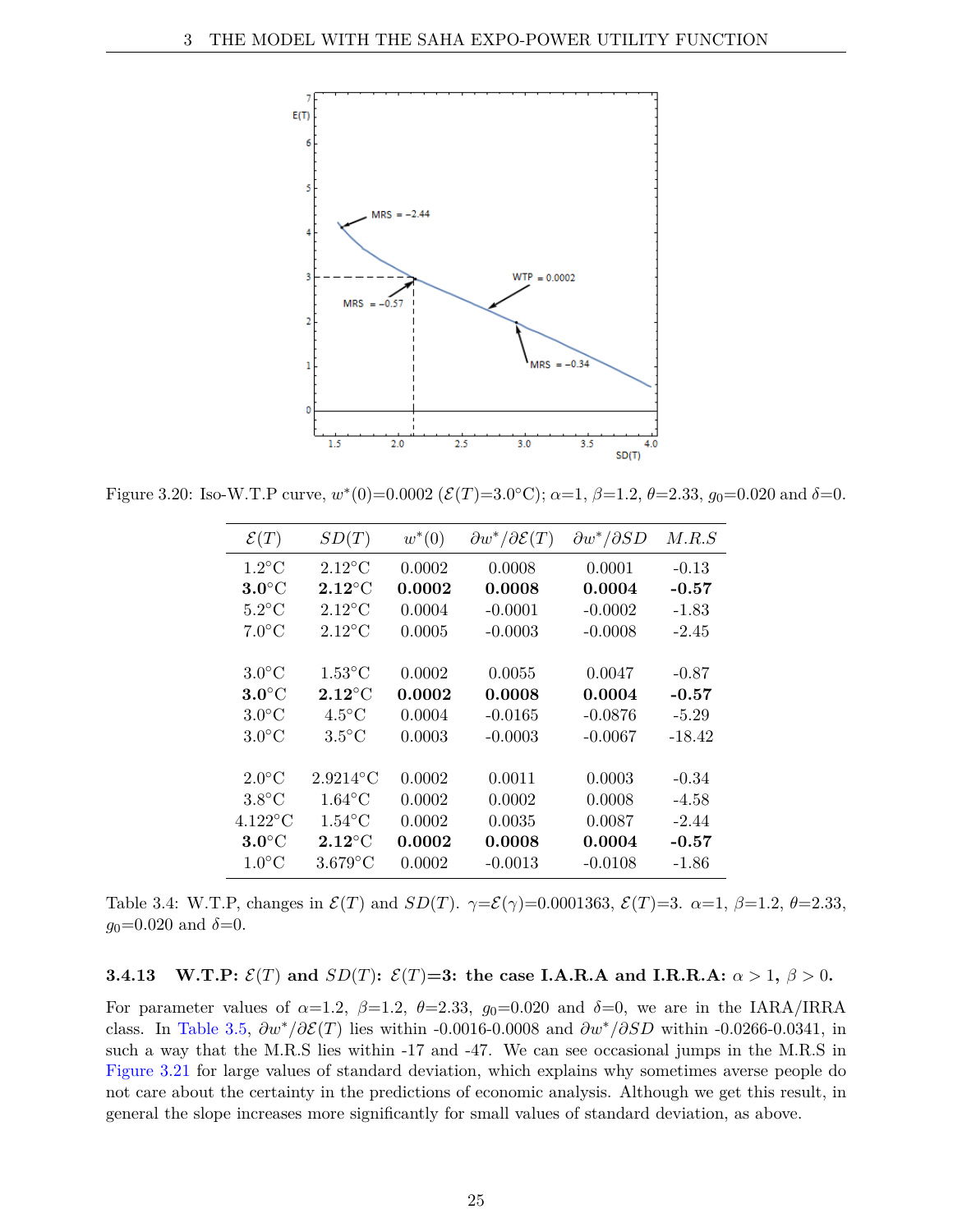| $\mathcal{E}(T)$ | SD(T)                    | $w^*(0)$ | $\partial w^* / \partial \mathcal{E}(T)$ | $\partial w^* / \partial SD$ | M.R.S    |
|------------------|--------------------------|----------|------------------------------------------|------------------------------|----------|
| $1.2^{\circ}$ C  | $2.12^{\circ}$ C         | 0.0002   | 0.0008                                   | 0.0001                       | $-0.13$  |
| $3.0^{\circ}$ C  | $2.12^{\circ}$ C         | 0.00018  | 0.0006                                   | 0.00009                      | $-0.16$  |
| $2.0^{\circ}$ C  | $2.12^{\circ}$ C         | 0.00015  | $-0.0004$                                | $-0.0018$                    | $-4.39$  |
| $7.0^{\circ}$ C  | $2.12^{\circ}$ C         | 0.0003   | $-0.0006$                                | $-0.0008$                    | $-1.33$  |
|                  |                          |          |                                          |                              |          |
| $3.0^{\circ}$ C  | $1.53^{\circ}$ C         | 0.00016  | $-0.0016$                                | $-0.0266$                    | $-16.31$ |
| $3.0^{\circ}$ C  | $2.12^{\circ}\mathrm{C}$ | 0.00018  | 0.0006                                   | 0.00009                      | $-0.16$  |
| $3.0^{\circ}$ C  | $2.52^{\circ}$ C         | 0.00019  | 0.0008                                   | 0.0004                       | $-0.62$  |
| $3.0^{\circ}$ C  | $2.30^{\circ}$ C         | 0.00019  | 0.0006                                   | 0.0001                       | $-0.32$  |
|                  |                          |          |                                          |                              |          |
| $3.57^{\circ}$ C | $1.65^{\circ}$ C         | 0.00018  | 0.0008                                   | 0.0008                       | $-9.125$ |
| $3.6^{\circ}$ C  | $1.6^{\circ}$ C          | 0.00018  | 0.00018                                  | 0.0006                       | $-3.71$  |
| $1.8^{\circ}$ C  | $3.16^{\circ}$ C         | 0.00018  | 0.00018                                  | 0.0008                       | $-4.29$  |
| $1.0^{\circ}$ C  | $3.75^{\circ}$ C         | 0.00018  | 0.0008                                   | 0.0341                       | $-42.18$ |
| $3.0^{\circ}$ C  | $2.12^{\circ}$ C         | 0.00018  | 0.0006                                   | 0.00009                      | $-0.16$  |

Table 3.5: W.T.P, changes in  $\mathcal{E}(T)$  and  $SD(T)$ .  $\gamma = \mathcal{E}(\gamma) = 0.0001363$ ,  $\mathcal{E}(T) = 3$ .  $\alpha = 1.2$ ,  $\beta = 1.2$ ,  $\theta = 2.33$ ,  $g_0$ =0.020 and  $\delta$ =0.



Figure 3.21: Iso-W.T.P curve,  $w^*(0) = 0.00018$  ( $\mathcal{E}(T) = 3.0$ °C);  $\alpha = 1.2$ ,  $\beta = 1.2$ ,  $\theta = 2.33$ ,  $g_0 = 0.020$  and  $\delta = 0$ .

# **4 Discussion and Conclusions**

We resume the work of Pindyck [1] with the exception of the utility function and the ramifications generated from such a consideration. For a choice of conservative parameters<sup>22</sup>, we obtain values of  $w^*(0)$  around 2.5% for the DARA/DRRA class, 0.3% for the DARA/IRRA class, 0.025% and 0.015% for the CARA/IRRA and IARA/IRRA classes. In the case of  $w^*(3)$ , limiting the temperature increase at the I.P.C.C's predicted value of 3◦*C*, these percentages are reduced; we get values of

<sup>&</sup>lt;sup>22</sup>We take  $\delta$ =0 and  $g_0$ =0.020 as in Pindyck [1].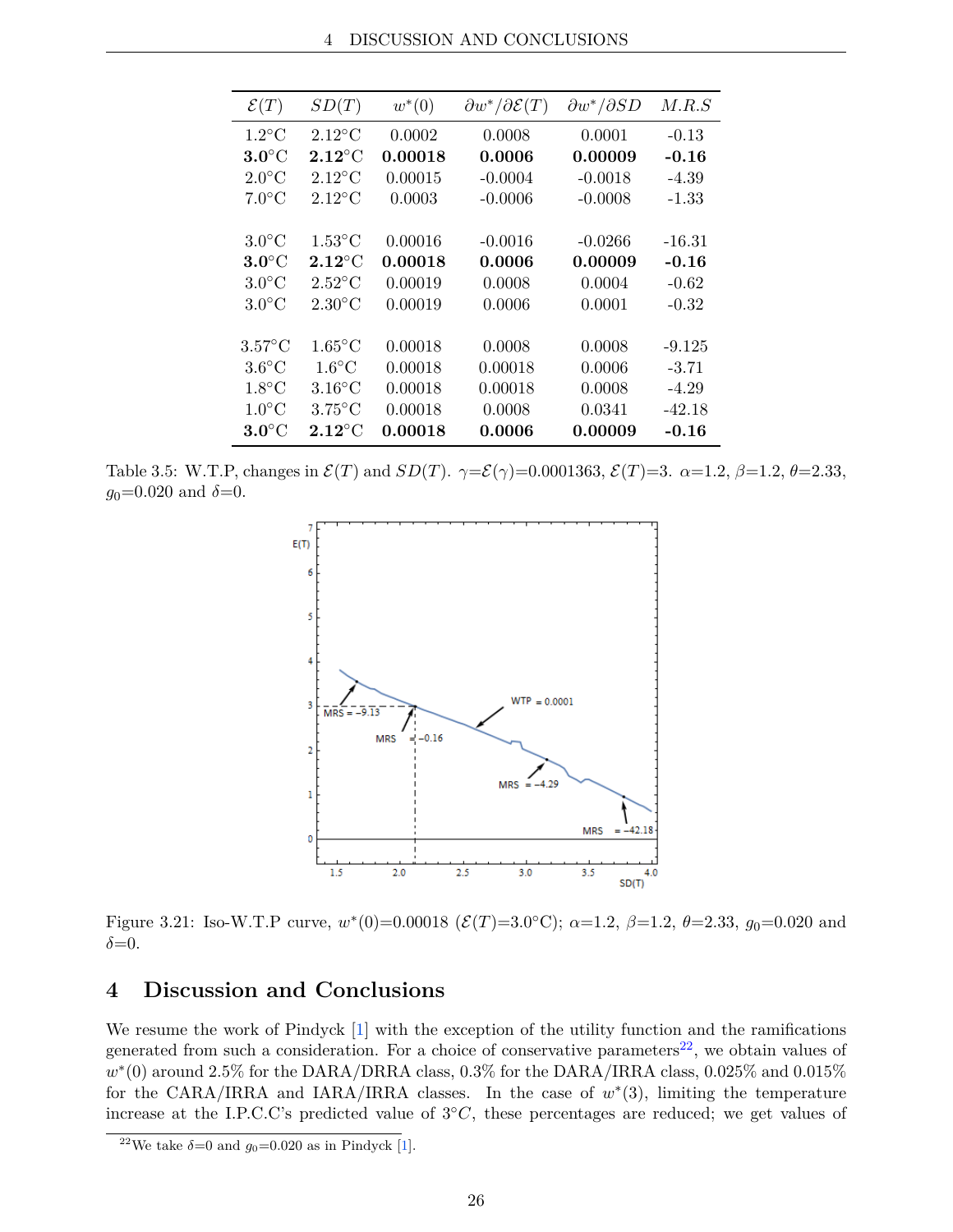$w^*(3)$  around 2% for the DARA/DRRA class, 0.2% for the DARA/IRRA class, 0.020% and 0.007% for the CARA/IRRA and IARA/IRRA classes respectively.

After this analysis, the remarkable result obtained is that, unless we are in the least averse class, increased utility discount rate does not necessarily lead to a W.T.P reduction; in fact, in the averse classes<sup>23</sup>, an increased utility discount rate increases the W.T.P, and much more, we have both scenarios in the DARA/IRRA class for an *α* parameterization threshold (*β* held constant).

It is rather intuitive that the less averse individual would sacrifice more and the more averse less, and this, without having to estimate the W.T.P in the different subclasses, gives a decreased W.T.P as aversion increases. Returning to the title of this paper, *uncertainty and climate change policy*; which, between **uncertain** and **certain** outcomes, have a greater influence on the W.T.P ?, the answer is **uncertain outcomes**. As Pindyck, we get decreasing iso-W.T.P curves with strong M.R.S values for small standard deviation values (and corresponding large means). Although there are occasional jumps of the M.R.S in averse classes for large standard deviation values (and corresponding small means), overall (as shown in the iso-W.T.P curves), the slope increases for small standard deviation values and corresponding large means, which is why we get strong M.R.S values in these regions. We can therefore conclude that, whatever be the class of aversion,**uncertain outcomes** affect more the W.T.P, are a greater enhancer of W.T.P, and thus, of climate policy. The W.T.P values obtained in this paper are consistent with a moderate climate policy. It is true that 2.5% of the G.D.P translates into a considerable monetary amount, but is justified if indeed we can limit any increase in temperature.

What proportion of consumption, if sacrificed, will be enough to limit future temperatures at a desired  $\tau$ ?, or, what parameterization (for  $\alpha$ ,  $\beta$  and  $\theta$  in the exponential utility function) is a perfect representation of the different aversion sub-classes ?. An answer to these questions will bring further clarifications to the modeling of this paper and lead to effective climate-policy reforms.

## **References**

- [1] Robert S Pindyck. Uncertain outcomes and climate change policy. *Journal of Environmental Economics and management*, 63(3):289–303, 2012.
- [2] Atanu Saha. Expo-power utility: A 'flexible'form for absolute and relative risk aversion. *American Journal of Agricultural Economics*, 75(4):905–913, 1993.
- [3] Charles D Kolstad. Fundamental irreversibilities in stock externalities. *Journal of Public Economics*, 60(2):221–233, 1996.
- [4] Anthony C Fisher and Urvashi Narain. Global warming, endogenous risk, and irreversibility. *Environmental and Resource Economics*, 25(4):395–416, 2003.
- [5] Charles D Kolstad. Learning and stock effects in environmental regulation: The case of greenhouse gas emissions. *Journal of environmental economics and management*, 31(1):1–18, 1996.
- [6] Robert S Pindyck. Irreversibilities and the timing of environmental policy. *Resource and energy economics*, 22(3):233–259, 2000.
- [7] Robert S Pindyck. Optimal timing problems in environmental economics. *Journal of Economic Dynamics and Control*, 26(9):1677–1697, 2002.

<sup>23</sup>DARA/IRRA, CARA/IRRA and IARA/IRRA.